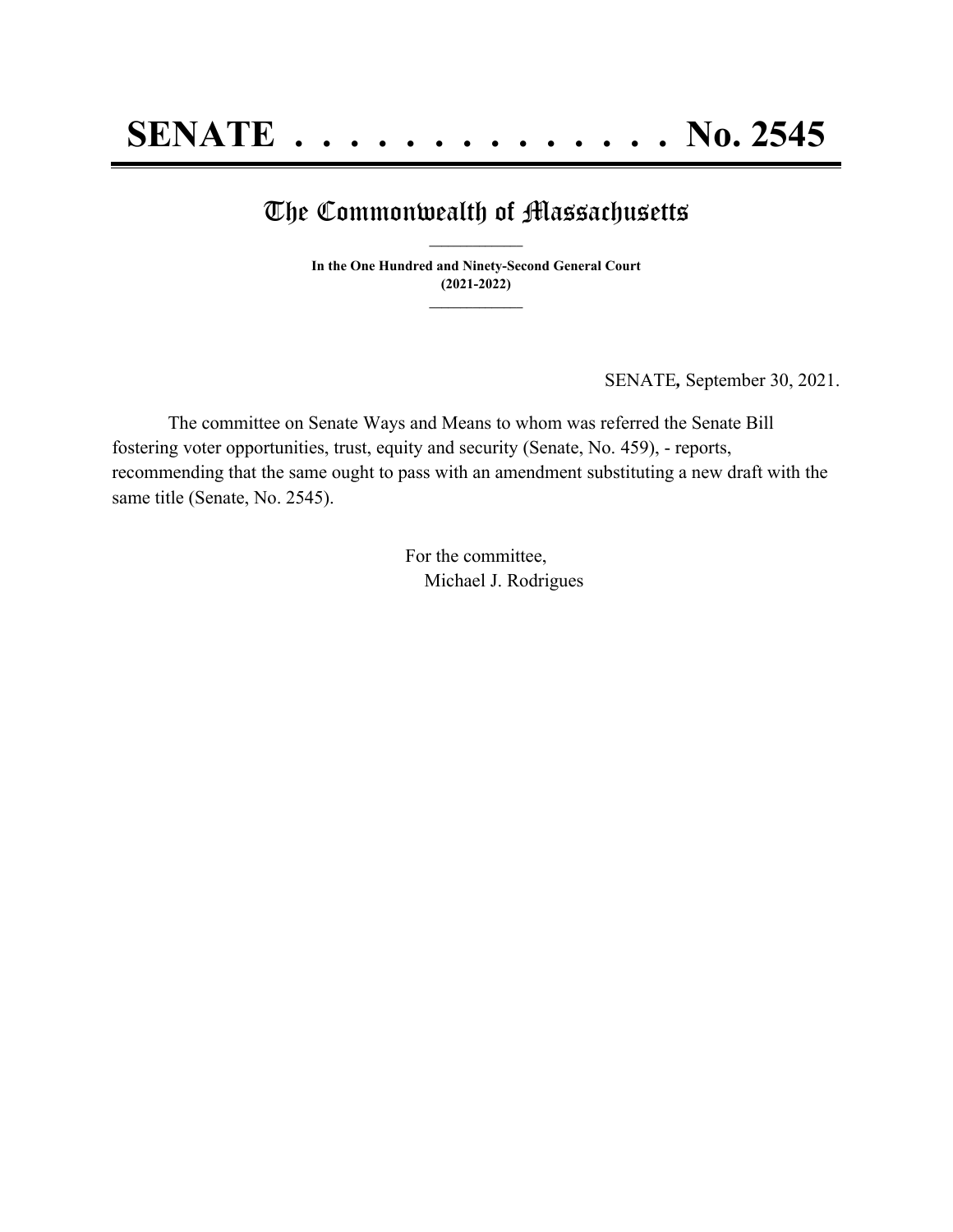## The Commonwealth of Massachusetts

**In the One Hundred and Ninety-Second General Court (2021-2022) \_\_\_\_\_\_\_\_\_\_\_\_\_\_\_**

**\_\_\_\_\_\_\_\_\_\_\_\_\_\_\_**

An Act fostering voter opportunities, trust, equity and security.

Be it enacted by the Senate and House of Representatives in General Court assembled, and by the authority *of the same, as follows:*

| $\mathbf{1}$   | SECTION 1. Section 1 of chapter 51 of the General Laws, as appearing in the 2020                   |
|----------------|----------------------------------------------------------------------------------------------------|
| $\overline{2}$ | Official Edition, is hereby amended by striking out the last sentence and inserting in place       |
| $\mathfrak{Z}$ | thereof the following sentence: A person otherwise qualified to vote for national or state         |
| 4              | officers, but who has not registered in accordance with section 26 shall be eligible to register   |
| 5              | under section 34A.                                                                                 |
| 6              | SECTION 2. Section 1F of said chapter 51 is hereby repealed.                                       |
| $\tau$         | SECTION 3. Said chapter 51 is hereby further amended by striking out section 3, as                 |
| 8              | appearing in the 2020 Official Edition, and inserting in place thereof the following section:      |
| 9              | Section 3. For all elections and primaries, a person shall be registered and may vote in the       |
| 10             | voting precinct where the voter resides; provided, however, that any registered voter of a city or |
| 11             | town who moves to any other precinct in the city or town or to another city or town may register   |
| 12             | to vote at the voter's new address by making written application to the city or town clerk not     |
| 13             | later than the close of registration or in accordance with section 34A. A new resident of the city |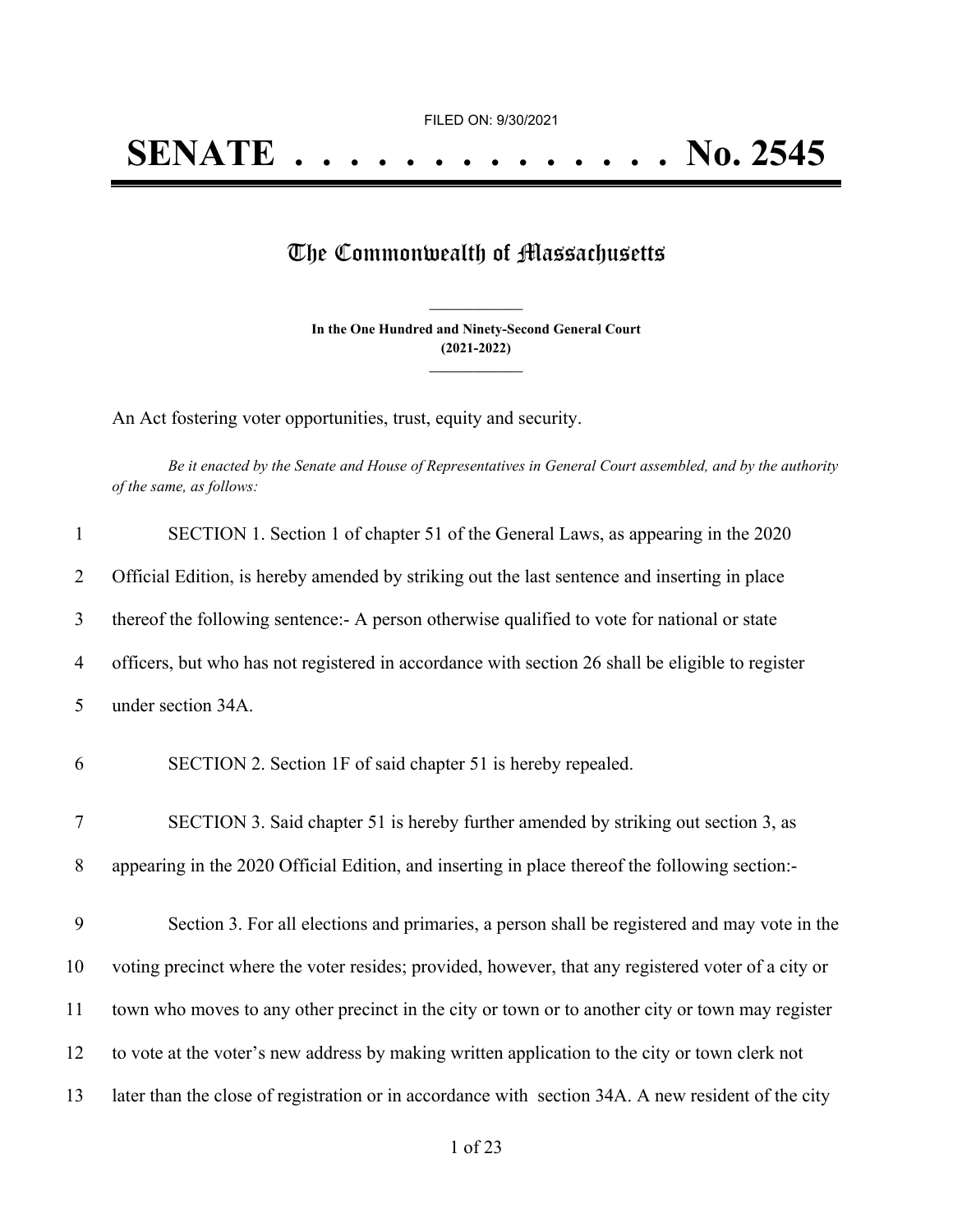or town may also be registered at the resident's new address by making written application to the city or town clerk not later than the close of registration or in accordance with said section 34A. The city or town clerk shall immediately notify each voter making any such written application that the application has been received and that the voter may vote, subject to the provision of this section regarding the close of registration, in the precinct into which the voter has moved or in accordance with said section 34A. SECTION 4. Section 26 of said chapter 51, as so appearing, is hereby further amended by striking out, in lines 10 and 11, the words "eight o'clock in the evening" and inserting in place thereof, in each instance, the following figure:- 5:00 p.m. SECTION 5. Said section 26 of said chapter 51, as so appearing, is hereby further amended by striking out the last sentence. SECTION 6. Said chapter 51 is hereby further amended by striking out section 28, as so appearing, and inserting in place thereof the following section:- Section 28. Registrars shall hold a continuous session from 9:00 a.m. until 5:00 p.m. on the last day for registration established under section 26; provided, however, that a town having less than 1,500 voters may hold a session from 9:00 a.m. until 11:00 a.m. and from 3:00 p.m. until 5:00 p.m. SECTION 7. Said chapter 51 is hereby further amended by striking out section 34, as so appearing, and inserting in place thereof the following 2 sections:- Section 34. Except as otherwise provided in section 34A, after 5:00 p.m. of a day on which registration is to cease, the registrars shall not register in-person any person to vote in the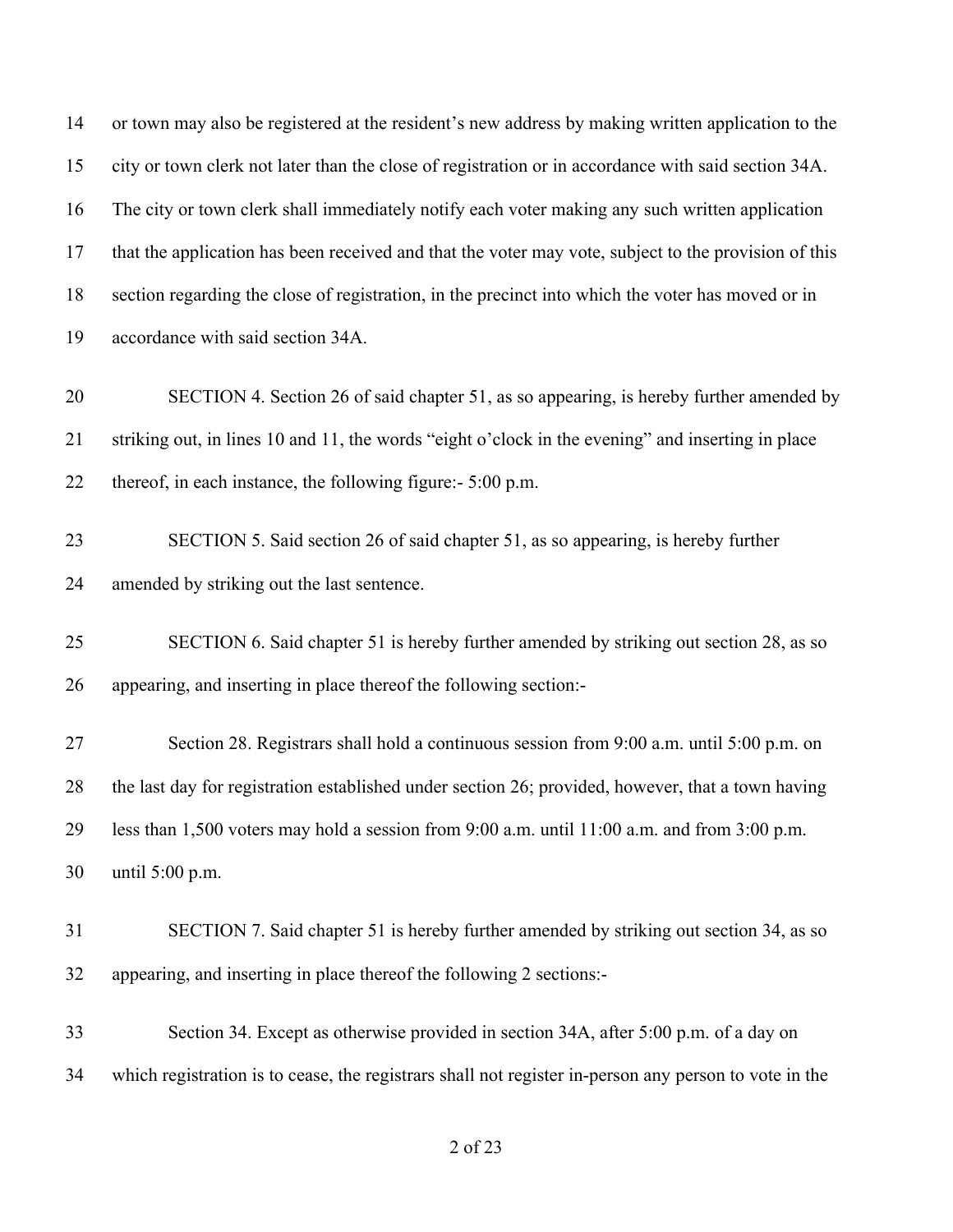| 35 | next primary or election; provided, however, that the registrars shall furnish, or cause to be        |
|----|-------------------------------------------------------------------------------------------------------|
| 36 | furnished, to each person waiting in line at the hour of 5:00 p.m. for the purpose of being           |
| 37 | registered, a card or slip of identification bearing the person's name and shall, before registration |
| 38 | ceases, permit the person to register.                                                                |
| 39 | Section 34A. (a) For purposes of this section, the term "proof of residence" shall mean               |
| 40 | documentation that includes the name of the applicant and the address from which the applicant        |
| 41 | is registering and is either:                                                                         |
| 42 | (i) a valid photo identification including, but not limited to, a driver's license or other           |
| 43 | identification card issued by the commonwealth; or                                                    |
| 44 | (ii) other documentation demonstrating the name and address where the applicant                       |
| 45 | maintains residence and seeks to register including, but not limited to, a copy of a current utility  |
| 46 | bill, bank statement, government check, residential lease agreement, wireless telephone               |
| 47 | statement, paycheck, other government document or correspondence or a current student fee             |
| 48 | statement or other document from a post-secondary educational institution that verifies the           |
| 49 | student's current address.                                                                            |
| 50 | (b) An individual who is eligible to vote may register on the day of a primary or election            |
| 51 | by: (i) appearing in person: (A) on the day of a primary or election at the appropriate polling       |
| 52 | place for the precinct in which the individual resides, during the hours in which polls are open      |

for voting; or (B) at an early voting site for the city or town in which the individual resides,

during the hours it is open for voting; (ii) completing a registration application in a form

prescribed by the state secretary that complies with identity requirements of 52 U.S.C. 21083;

(iii) by presenting to the appropriate local election official proof of residence; and (iv) making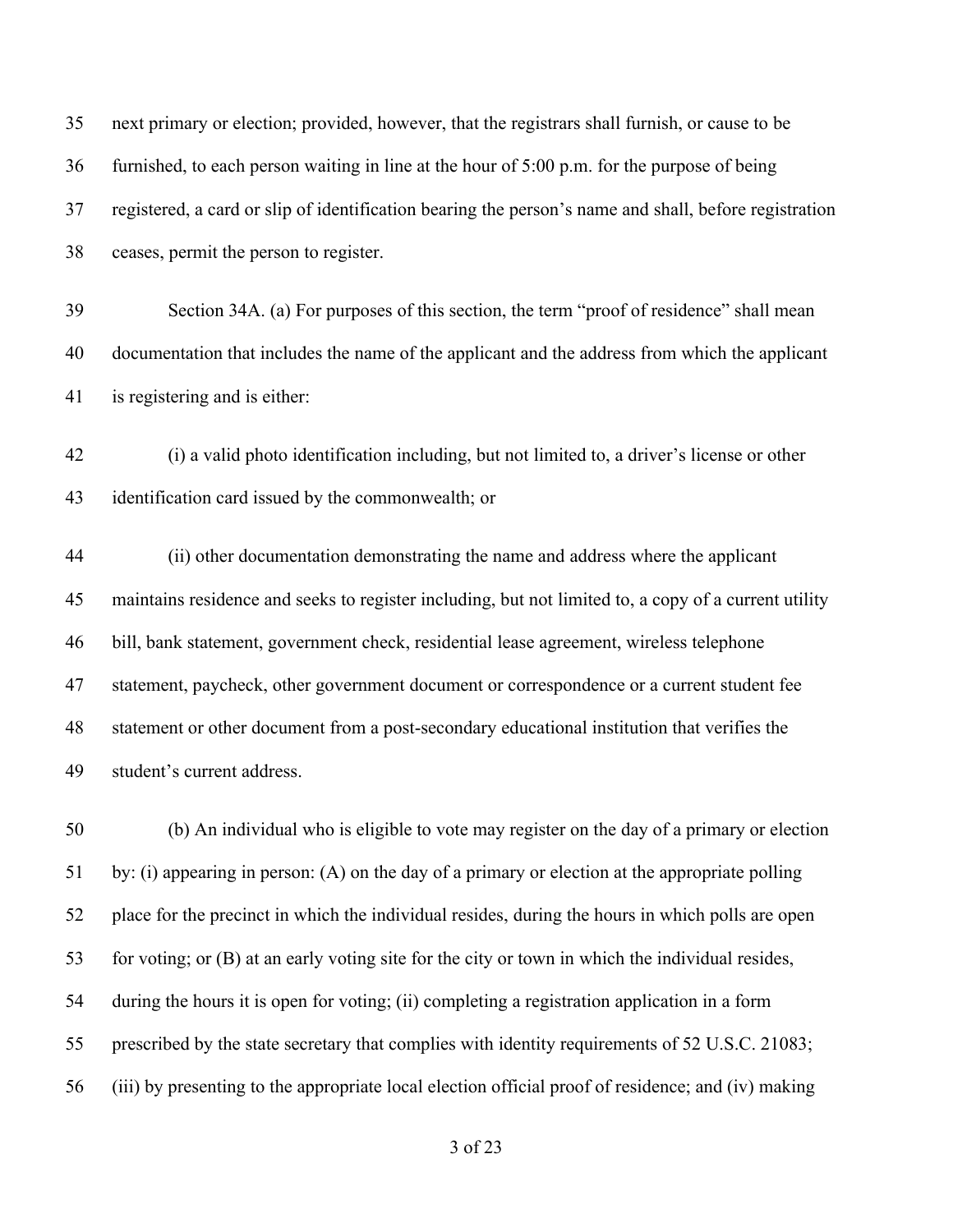the following written oath: "I certify that I: am a citizen of the United States; am at least 18 years old; am not under guardianship that prohibits me from registering and/or voting or otherwise prohibited from voting; am not temporarily or permanently disqualified by law because of corrupt practices in respect to elections; have not and will not vote in any other location within the Commonwealth or elsewhere; and have read and understand this statement. I further understand that giving false information is a felony punishable by not more than 5 years imprisonment or a fine of not more than \$10,000, or both.".

 (c) Upon meeting the requirements of subsection (b), the ballot clerk or a designee shall permit the applicant to vote in the primary or election. Any person who registers to vote during the early voting period or on the day of a primary or election in accordance with this section shall, absent disqualification, be registered to vote at all subsequent primaries and elections.

 (d) An applicant who fails to present identification required by this section shall be permitted to cast a provisional ballot pursuant to section 76C of chapter 54, but shall be required to return within 2 business days after a presidential or state primary or within 6 days following a state election to present the required identification to the appropriate local election official for the local election official to determine whether the applicant was qualified to vote in the primary or election and whether to count the provisional ballot.

 (e) Not less than 7 days prior to any primary or election, the registrars for each city or town shall publish all polling locations and the applicable dates and hours. Such notice shall be conspicuously posted: (i) in the office of the local election officials or on the principal official bulletin board of each city or town; (ii) on any other public building considered necessary; (iii) on the city or town's website, if any; and (iv) on the website of the state secretary.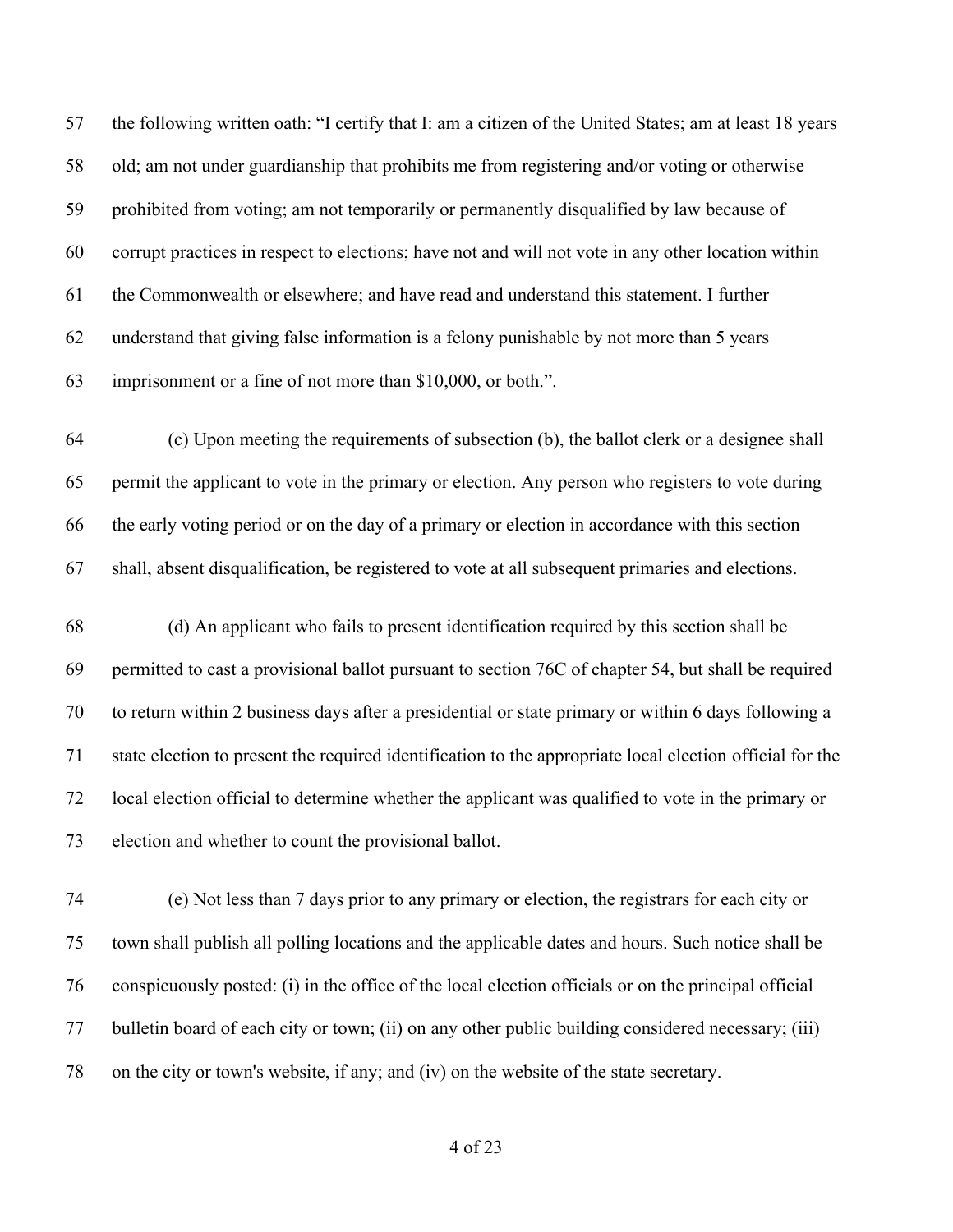(f) To the extent feasible, the state secretary shall make the statewide list of registered voters contained in the central registry of voters established in section 47C available to the local election officers at each polling location.

 (g) The local election officials may correct information supplied by the applicant to the extent necessary to maintain the integrity of their records. If a voter registration affidavit is incomplete or if it appears from the facts set forth in the voter registration affidavit that the applicant is not qualified to register as a voter, the local election officials shall proceed in accordance with section 47.

 (h) As soon as practicable after the primary or election, but not more than 30 days after the primary or election, the registrars shall add the name, address and effective date of registration of an individual registered on the day of a primary or election under this section to the annual register of voters.

 (i) This section shall not apply to an individual seeking to register to vote in any town for the purposes of voting at an annual town meeting or special town meeting.

 (j) A registered voter shall not be eligible to re-register on the day of a primary or election for the sole purpose of altering their party affiliation.

 (k) (1) Upon receiving credible information or a credible allegation that an individual who registered to vote or voted, or attempted to register to vote or vote, on the day of a primary or election pursuant to this section engaged in conduct in violation of section 8 or section 26 of chapter 56, the attorney general or the district attorney having jurisdiction over the municipality in which the alleged conduct occurred shall investigate the merits of the information or allegation.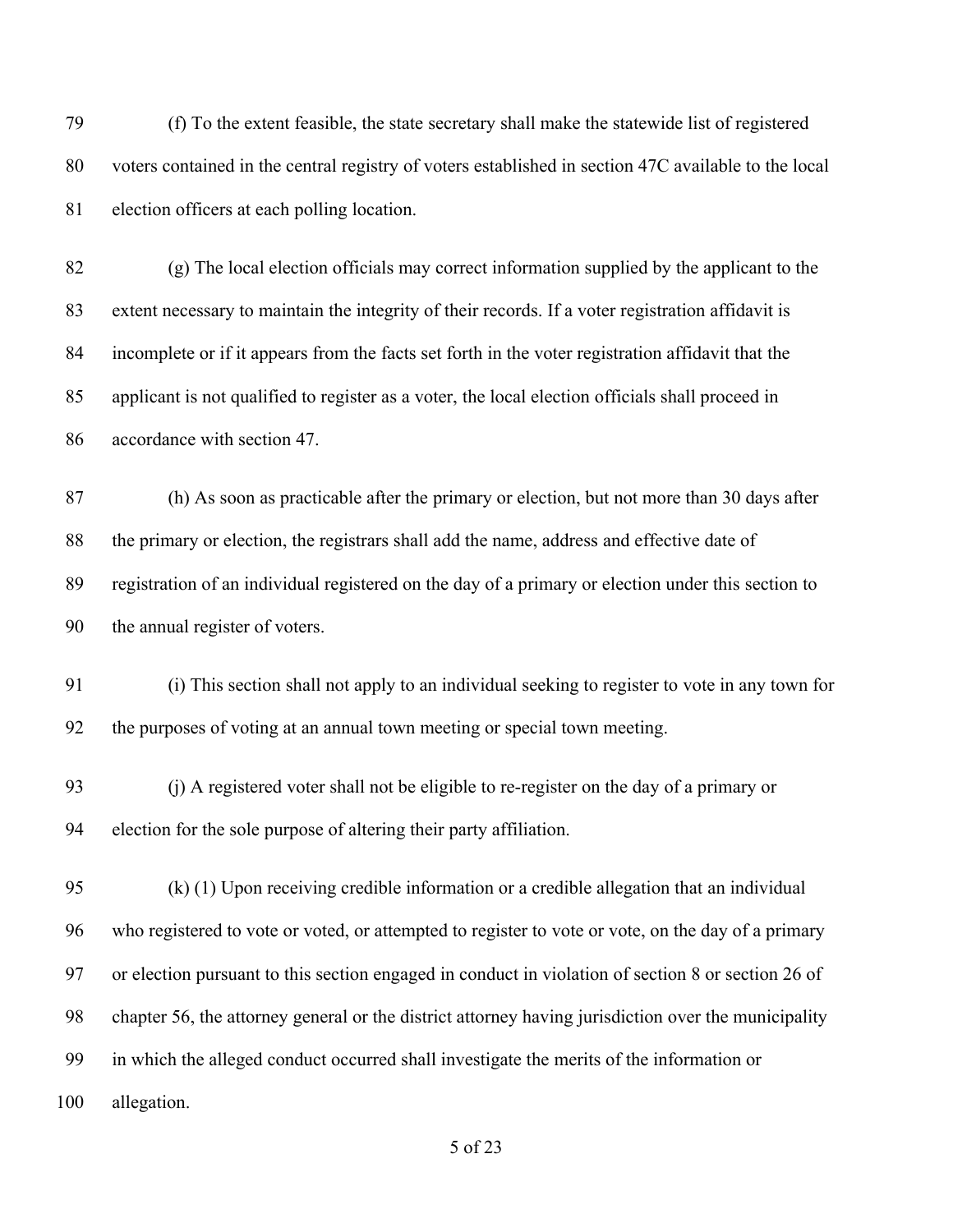(2) An individual who engages in conduct in violation of section 8 or section 26 of chapter 56 while registering to vote or voting, or attempting to register to vote or vote, on the day of a primary or election pursuant to this section shall be punished under said section 8 or said section 26 of said chapter 56, as applicable.

 (3) Nothing in this subsection shall exclude enforcement of this section by any means otherwise provided by law.

 (l) The state secretary shall adopt rules or regulations to implement the relevant provisions of this section, including, but not limited to, a procedure for registrars to update the annual register of voters during an early voting period.

 SECTION 8. Section 42G½ of said chapter 51, as so appearing, is hereby amended by inserting after the word "vote", in line 57, the following words:- under subsection (d) of section 65.

 SECTION 9. Said section 42G½ of said chapter 51, as so appearing, is hereby further amended by striking out subsection (d) and inserting in place thereof the following subsection:-

 (d) In accordance with the memorandum of understanding required by subsection (b), each eligible applicant for services at an automatic voter registration agency who meets the qualifications to register to vote and does not decline to register to vote under subsection (d) of section 65 shall be registered as a voter under said section 65 as of the date the registrars add the person's name and address to the register of voters, pursuant to paragraph (4) of said subsection (d) of said section 65; provided, however, that an applicant who meets the qualifications to register to vote, does not decline to register to vote under said subsection (d) of said section 65 and completes a qualifying transaction with an automatic voter registration agency not less than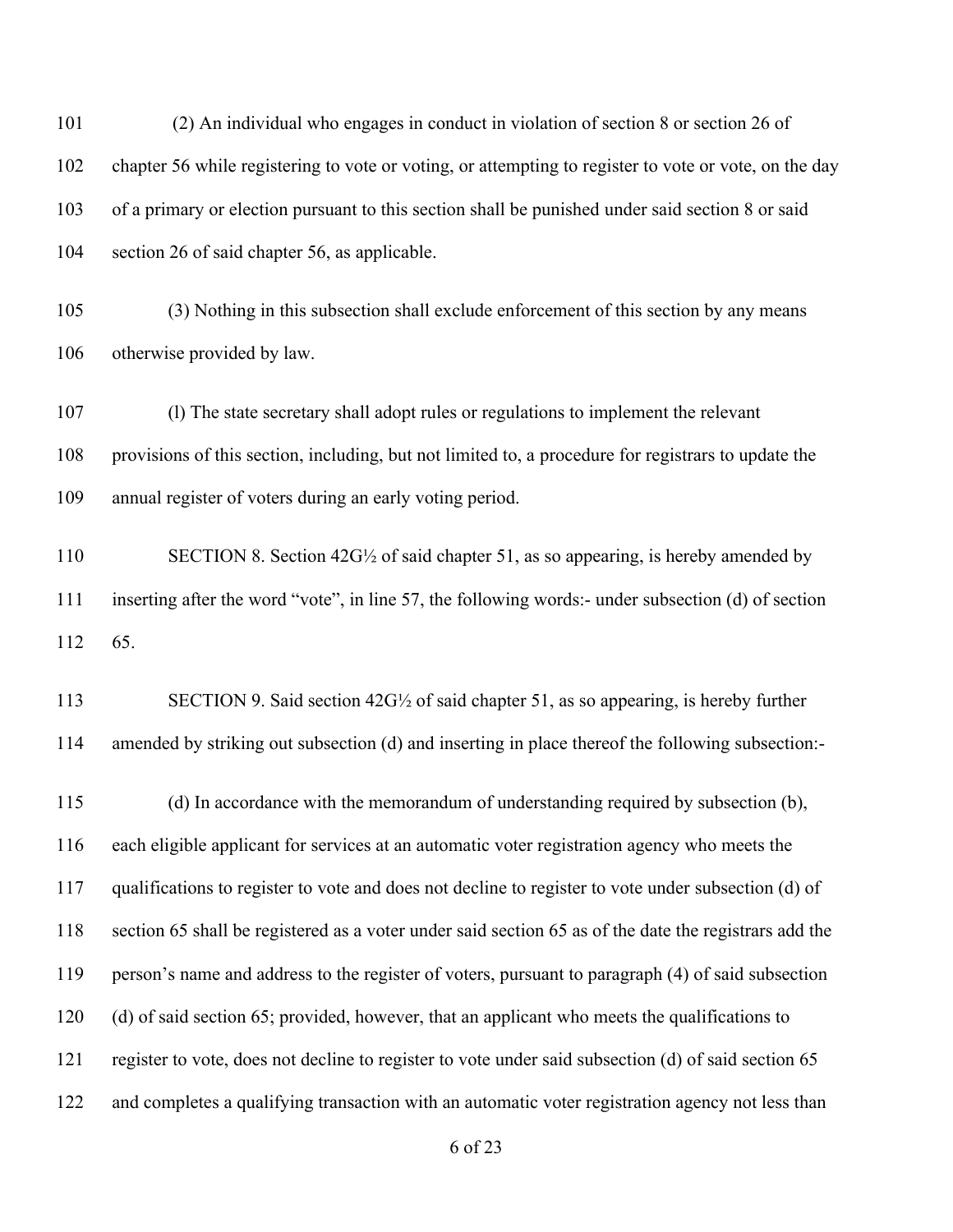21 days before an election shall be entitled to vote in that election. If necessary to comply with federal law, the division of medical assistance and the commonwealth health insurance connector authority may allow an applicant to decline to register to vote at the time of application. Otherwise, all automatic voter registration agencies, including the registry of motor vehicles, shall transmit records of all eligible applicants as provided in subsection (e), and these applicants may decline to register to vote only after receiving notice from the registrars under paragraph (3) of said subsection (d) of said section 65.

 SECTION 10. Chapter 54 of the General Laws is hereby amended by striking out section 14, as so appearing, and inserting in place thereof the following section:-

 Section 14. For any primary or election, if the city or town clerk determines in writing that there is a deficiency in the number of required election officers within 6 weeks of the primary or election, the appointing authority may appoint election officers without regard to political party membership, voter status, residence in the city or town or inclusion on a list filed by a political party committee pursuant to said sections 11B and 12. If the position of warden, clerk or inspector, or deputy of any such officer, if any, is vacant within the 3 weeks preceding any primary or election, the city or town clerk may fill the vacancy by appointing a competent person willing to serve, without regard to political party membership, voter status, residence in 140 the city or town or inclusion on a list filed by a political party committee pursuant to said sections 11B and 12.

 SECTION 11. Said chapter 54 is hereby further amended by striking out section 25B, as so appearing, and inserting in place thereof the following section:-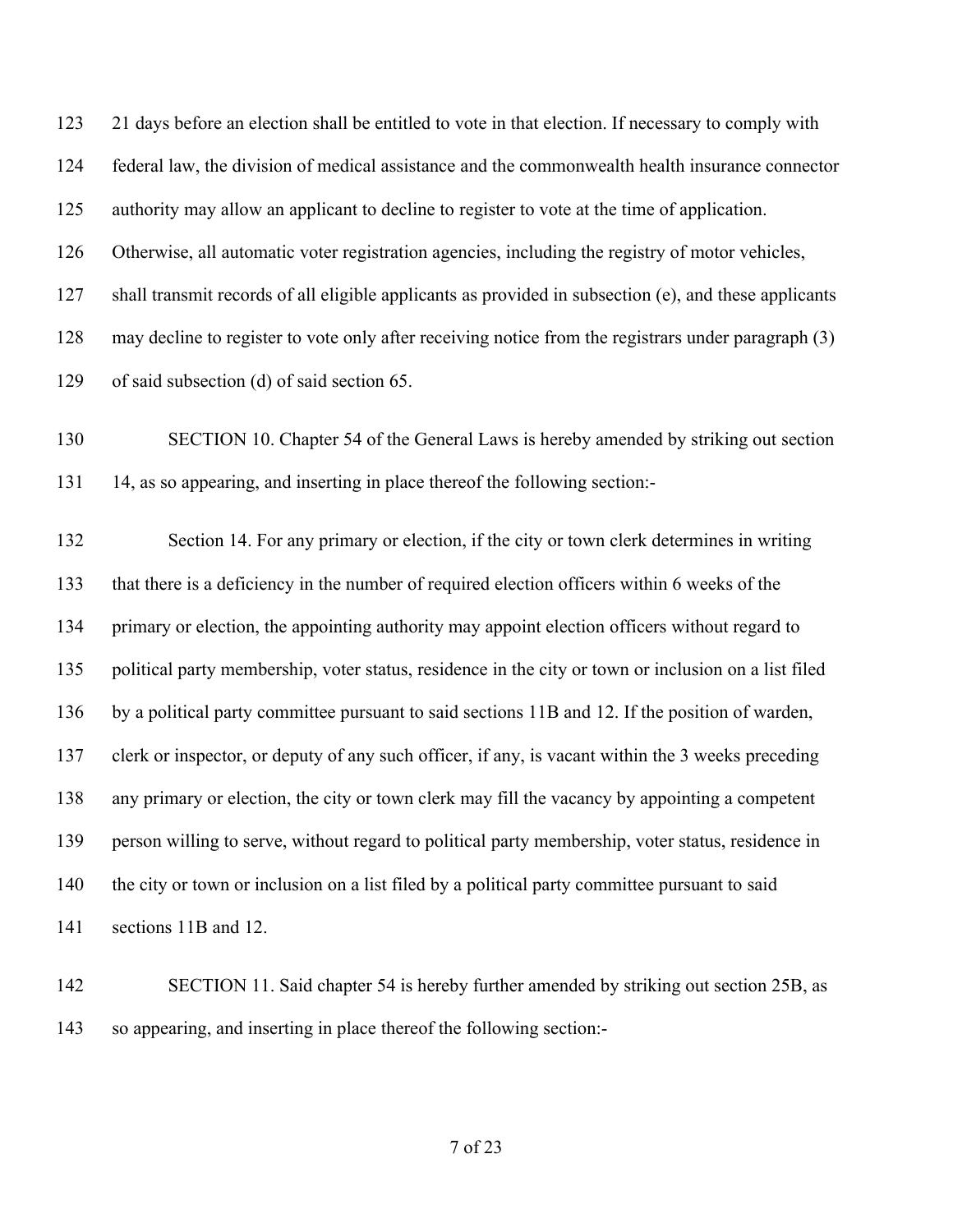144 Section 25B. (a)(1) The election officers and registrars of every city or town shall allow any registered voter, as defined in section 1 of chapter 51, to vote early by mail for any primary or election.

 (2) Any registered voter wanting to vote early by mail may file with the voter's local election official an application for an early voting ballot for an election or for all elections during a calendar year. Any form of written communication evidencing a desire to have an early voting ballot sent for use for voting at an election shall be given the same effect as an application made in the form prescribed by the state secretary. No application shall be deemed to be seasonably filed unless it is received in the office of the city or town clerk or registrars of voters before 5 P.M. on the seventh business day preceding the election.

 (3) A family member of a person qualified to vote early by mail may apply in the manner described under paragraph (2) on behalf of such person. Such applicant shall state the applicant's relationship to the early voter, shall sign the application under the pains and penalties of perjury and shall transmit the application to the clerk of the city or town of the early voter's residence.

 (4) A voter wishing to apply to vote early by mail in a presidential or state primary or state election and who needs accommodation by reason of disability and is unable to independently mark a paper ballot may apply for such accommodations in a form and manner prescribed by the state secretary. Accommodations shall include, but not be limited to: (i) clear and accessible electronic instructions for completion, printing and returning of the ballot; (ii) an accessible blank electronic application that can be: (A) completed by the voter electronically; (B) signed with a wet signature, a hand drawn electronic signature or the voter's typewritten name as a signature if the voter is unable to independently insert a hand-drawn signature on the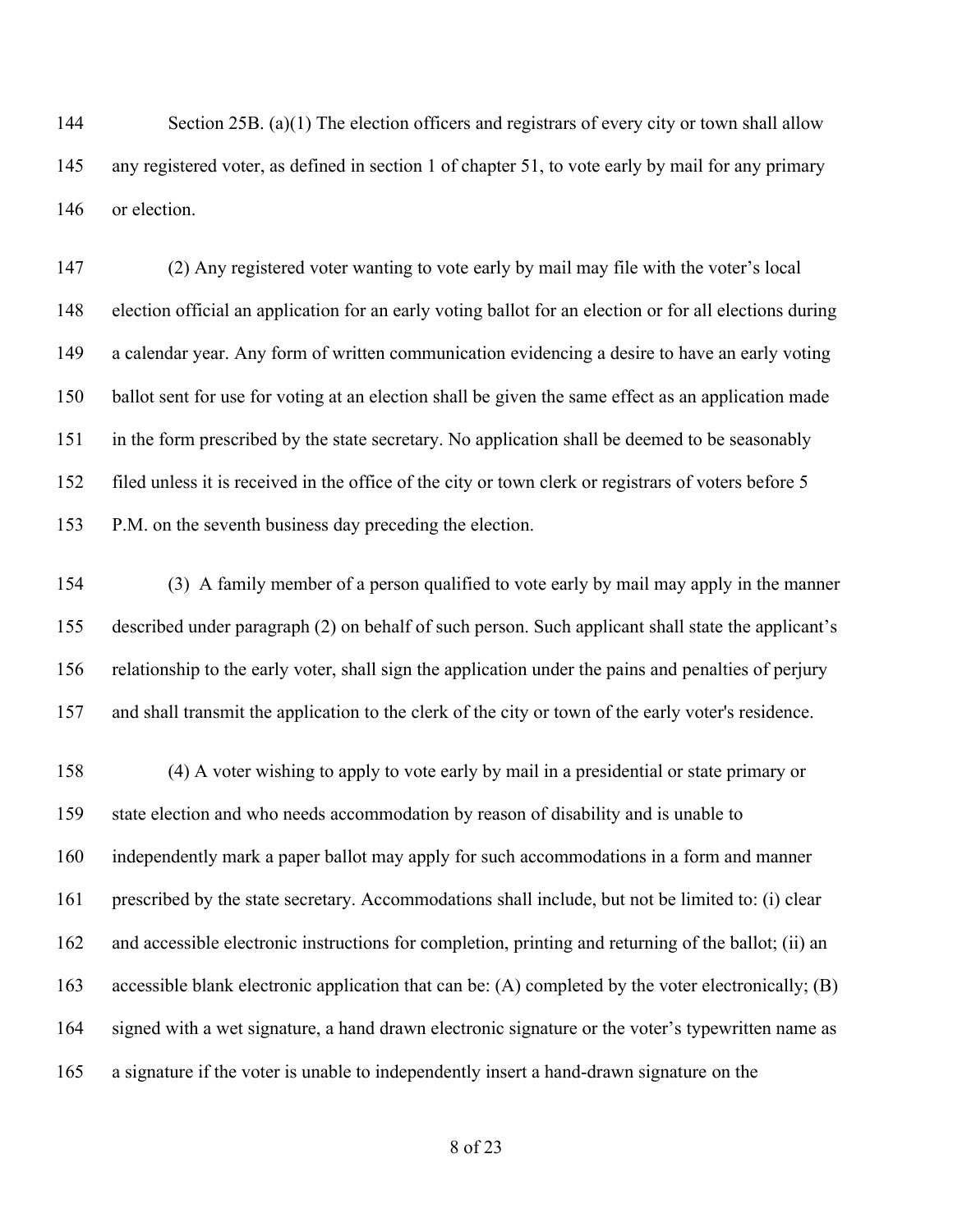application due to a disability; and (C) submitted electronically, by mail or by delivering it, in person or by a family member, to the office of the appropriate city or town clerk; (iii) an authorized accessible blank electronic ballot that can be filled out electronically, printed and signed; provided, however, that the accessible electronic ballot marking system the voter utilizes to access their blank electronic ballot shall not collect or store any personally identifying information obtained in the process of filling out the ballot; (iv) an accessible electronic affidavit that may be used for certification of an accessible electronic ballot and signed with a wet signature, a hand-drawn electronic signature, or the voter's typewritten name as a signature if the voter is unable to independently insert a hand-drawn signature on the ballot due to a disability; (v) an envelope to return the ballot to the voter's town or city clerk with postage guaranteed; and (vi) hole punched markers in place of a wet signature required for certification if an electronic affidavit of certification is not utilized; provided, however, the electronic instructions and accommodations in this section shall comply with requirements contained in Title II of the federal Americans with Disabilities Act and shall conform to the Web Content Accessibility Guidelines (WCAG) 2.1 Level AA and the National Institute of Standards and Technology report titled "Principles and guidelines for remote ballot marking systems." Upon printing the ballot, the voter shall place the ballot in the envelope provided by the state secretary. A voter with accommodations in receipt of a ballot pursuant to this section may complete and return the ballot by: (i) submitting it electronically; (ii) delivering it, in person or by a family member, to the office of the appropriate city or town clerk or a secured municipal drop box; or (iii) mailing it 186 to the appropriate city or town clerk.

 (5) A voter wishing to apply to vote early by mail in a municipal election and who needs accommodation by reason of disability and is unable to independently mark a paper ballot may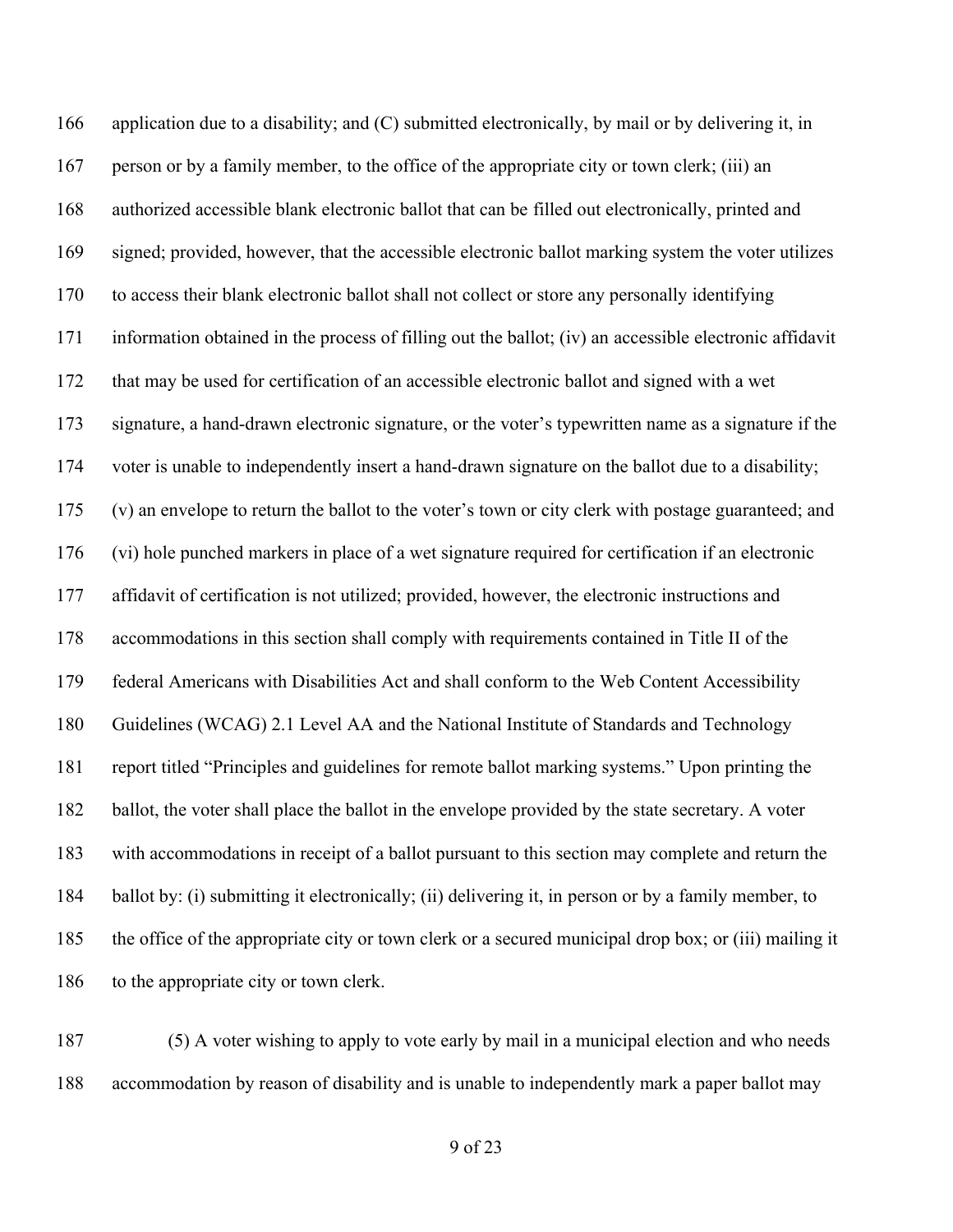request an accommodation from their local election official. The request shall be received by the local election official not later than the seventh business day preceding the election. Upon receiving such a request from a registered voter by phone or electronically, the local election official shall grant reasonable accommodations to the voter.

 (6) The state secretary shall establish, maintain and implement an internet portal on the secretary's website to allow a voter to request an early voting ballot for presidential and state primaries and state elections to be mailed to the voter's home address or a different mailing address as designated by the voter or to be provided electronically to voters approved to utilize an accessible electronic ballot as an accommodation under this section. Any request under this paragraph shall not require the voter's signature.

 (7) The state secretary shall, not later than July 15 of every even-numbered year, mail to all registered voters who registered to vote before July 1 at their residential addresses, or mailing addresses if different from their residential address listed in the central registry, an application for an early voting ballot. Each application shall be pre-addressed to the city or town clerk with return postage guaranteed. Every such application shall be provided in any language required by the bilingual election requirements of the federal Voting Rights Act, 52 U.S.C. 10503. Every such application mailed to a voter in the city of Boston shall include an option, which shall appear prominently on the application, to request a ballot printed in any language available at the voter's polling location pursuant to chapter 166 of the acts of 2014. The state secretary need not mail an application to a voter whose previous application for an early voting ballot for all elections in the calendar year has been accepted. The state secretary shall, to minimize mailings and costs, seek to include said applications in any other mailings required by this chapter or otherwise issued to such registered voters at such time; provided, however, that such a mailing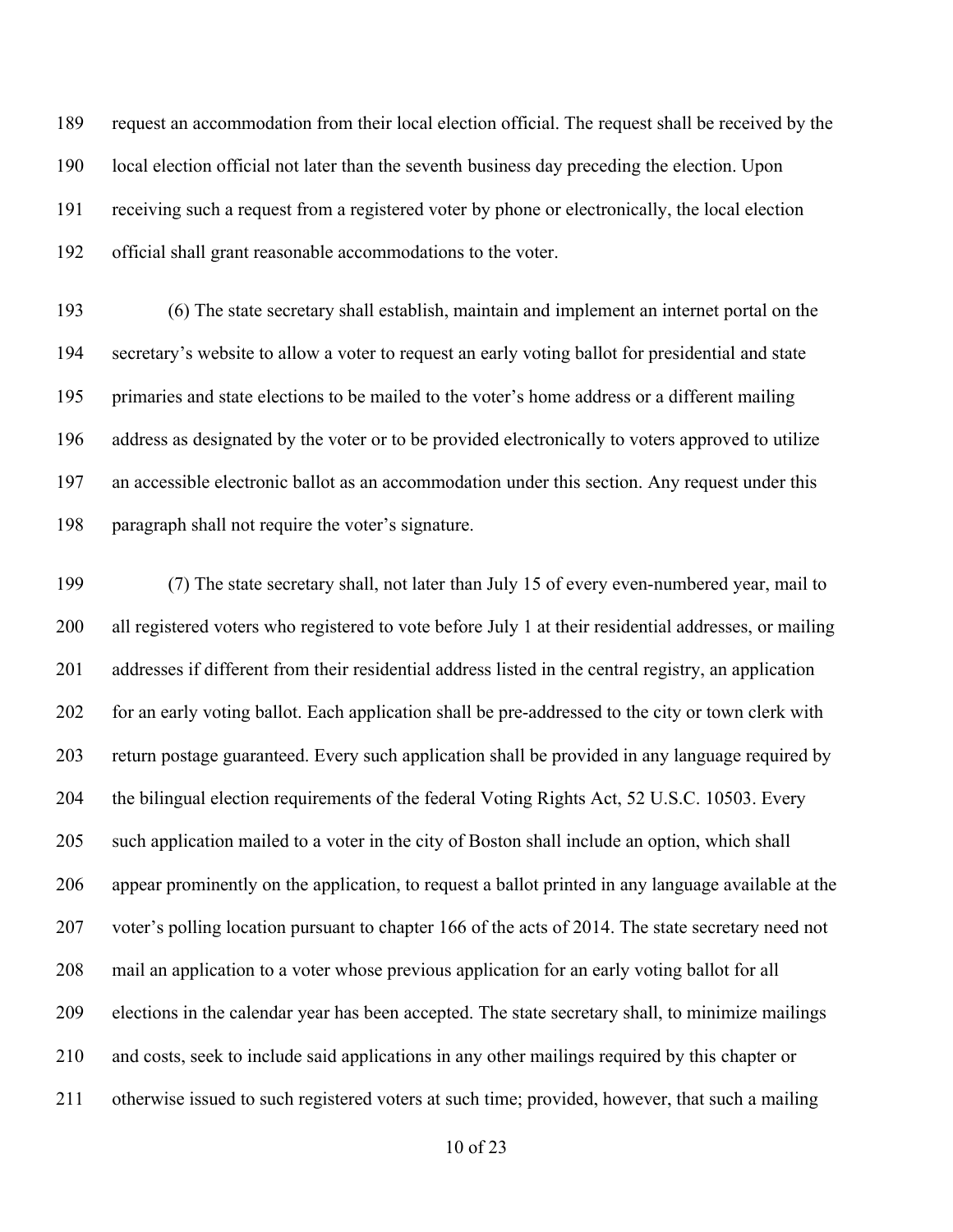shall clearly indicate that applications to vote early by mail are contained therein and that any voter who previously returned an accepted application to vote early by mail in the calendar year need not return an additional application.

 (8) Upon receipt of an early voting application, the election officers shall verify the voter's information and, if confirmed, shall record the voter as "EV" on the voting list. If the election officers find that the person signing the application is not a duly registered voter or the family member of a voter, they shall send the voter written notice to that effect and shall preserve the application during the time fixed by law for the preservation of ballots cast in the coming election, after which time the application shall be destroyed.

 (9) Early voting ballots authorized pursuant to this section shall be mailed by the appropriate local election officials as soon as such materials are available, but not later than 28 days before any primary or election, where feasible. The mailing of an early voting ballot shall include: (i) instructions for early voting; (ii) instructions for completing the ballot; (iii) an inner envelope where the ballot shall be placed after voting that contains an affidavit of compliance to be filled out by the voter and notice of the penalties under section 26 of chapter 56; and (iv) an outer envelope that is pre-addressed to the local election official with postage guaranteed.

 (10) The provisions of section 81 relative to spoiled ballots shall apply to early voting ballots under this section; provided, however, that a request for a substitute ballot from a voter who has received a ballot by mail shall not be valid unless it is accompanied by the spoiled ballot and received in the office of the city or town clerk or the registrars before 5 p.m. on the fifth day preceding the election for which such substitute voting ballot is requested.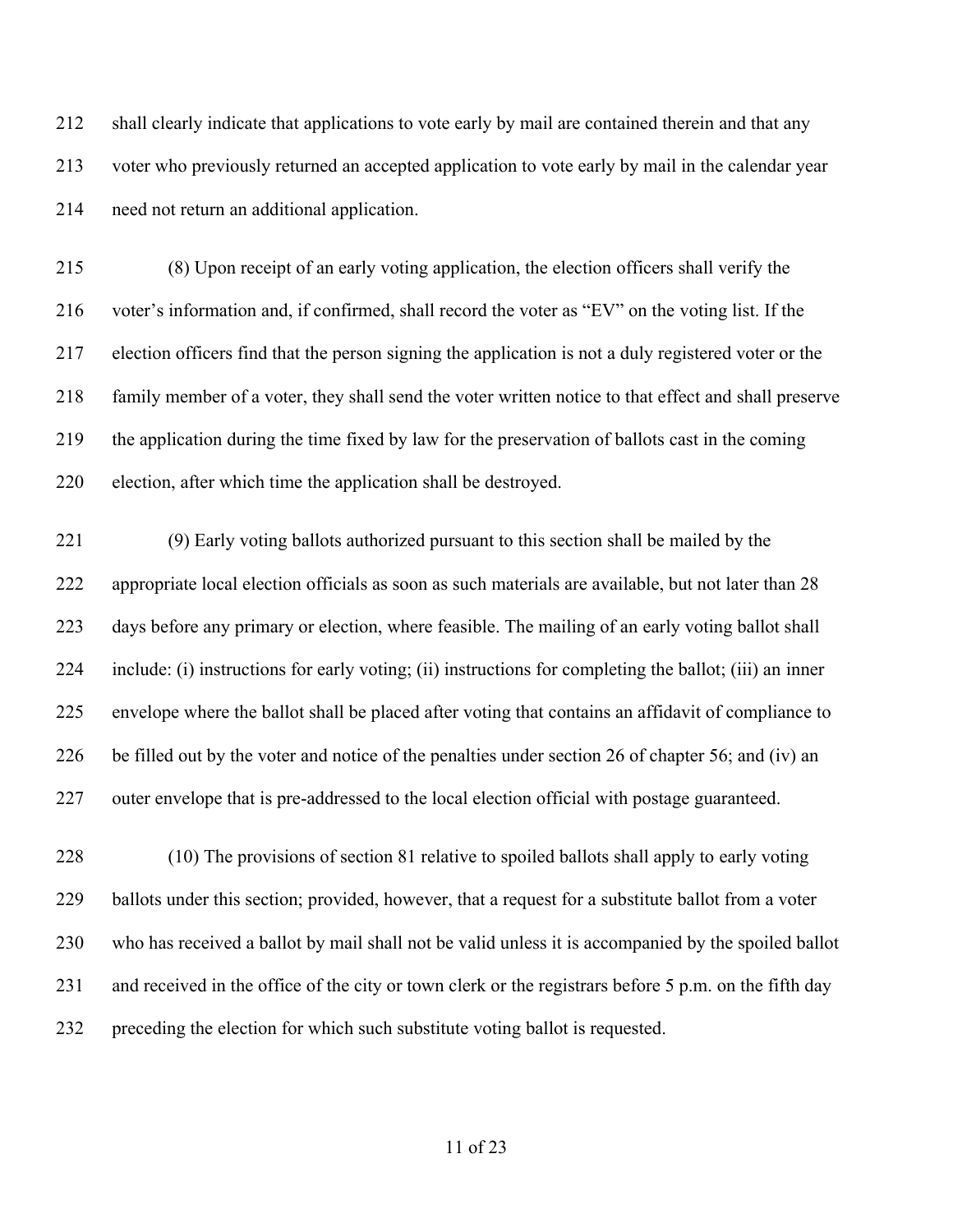(11) An early voting ballot received by mail may be returned by the voter or a family member by: (i) delivering it in person to the office of the appropriate city or town clerk; (ii) delivering it to an early voting location for the appropriate city or town during the early voting in-person hours; (iii) dropping it in a secured municipal drop box; or (iv) mailing it to the appropriate city or town clerk.

 All early voting ballots submitted by mail, delivered in person to the office of the city or town clerk, returned to a secured municipal drop box or returned electronically pursuant to the accommodations granted to a voter by reason of disability under paragraph (4) shall be received by the city or town clerk before the hour fixed for closing the polls on the day of a primary or election; provided, however, that an early voting ballot mailed on or before the day of a biennial state election shall be received until 5 p.m. on the third day after the election and shall be processed in accordance with section 95. A postmark, if legible, shall be evidence of the time of mailing.

 (12) Upon receipt of a completed early voting ballot, the local election official shall open the outer mailing envelope and examine the inner secrecy envelope without opening it, compare the signature thereon with the signature on the application therefor, except if a family member signed the application, the voter received assistance in signing the application or the envelope, or the voter applied for the ballot under paragraph (6), and examine the affidavit on each such envelope. If the affidavit has been improperly executed or does not sufficiently indicate that the ballot was marked and mailed or delivered as required by this section, the local election official shall mark across the face thereof "Rejected as defective" and shall notify the voter and send the voter a new ballot. If the early voting ballot is accepted, the local election official shall record the date and secure the ballot in its envelope until processing in accordance with law.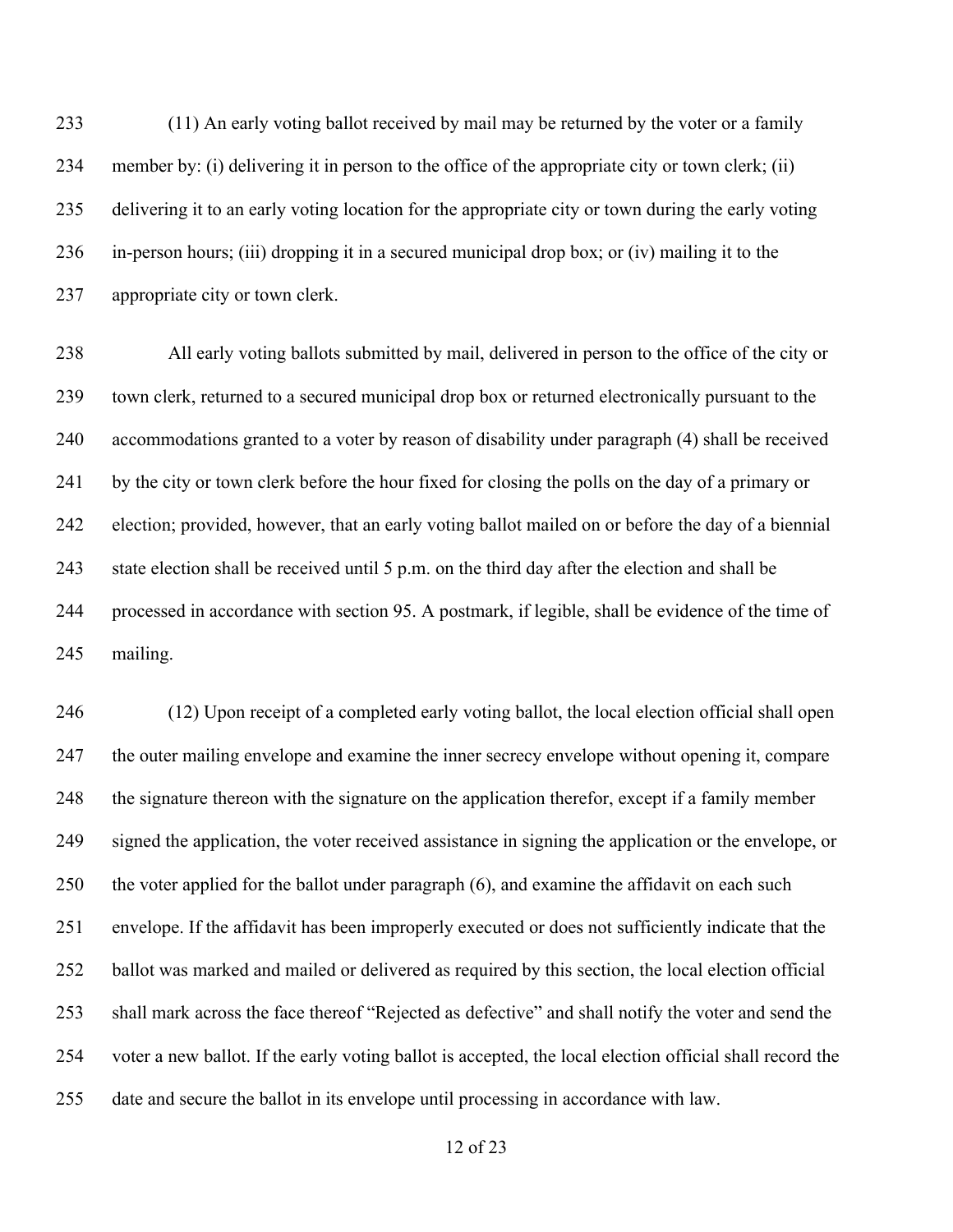(b)(1) The local election officers and registrars of every city and town shall allow any voter, as defined in section 1 of chapter 51, to vote early in person for any presidential or state primary or biennial state election and any city or town election held on the same day as a presidential or state primary or biennial state election. Any voter wishing to vote early in person in such elections may do so at the time, manner and location prescribed in this section.

(2) Early voting in-person shall be conducted:

 (i) from the seventeenth day through the fourth day, inclusive, preceding a biennial state election and any city or town election held on the same day as a biennial state election; and

 (ii) from the tenth day through the fourth day, inclusive, preceding a presidential or state primary and any city or town election held on the same day as a presidential or state primary.

 Early voting weekend hours shall be conducted as follows: (i) for municipalities with fewer than 5,000 registered voters, for not less than 2 hours each weekend day; (ii) for municipalities with not less than 5,000 registered voters but fewer than 20,000 registered voters, for not less than 4 hours each weekend day; (iii) for municipalities with not less than 20,000 registered voters but fewer than 40,000 registered voters, for not less than 5 hours each weekend day; (iv) for municipalities with not less than 40,000 registered voters but fewer than 75,000 registered voters, for not less than 6 hours each weekend day; and (v) for municipalities with not less than 75,000 registered voters, for not less than 8 hours each weekend day. For each other day during the early voting period, early voting shall be conducted during the usual business hours of each city or town clerk. A city or town may provide for additional early voting hours beyond the hours required by this paragraph.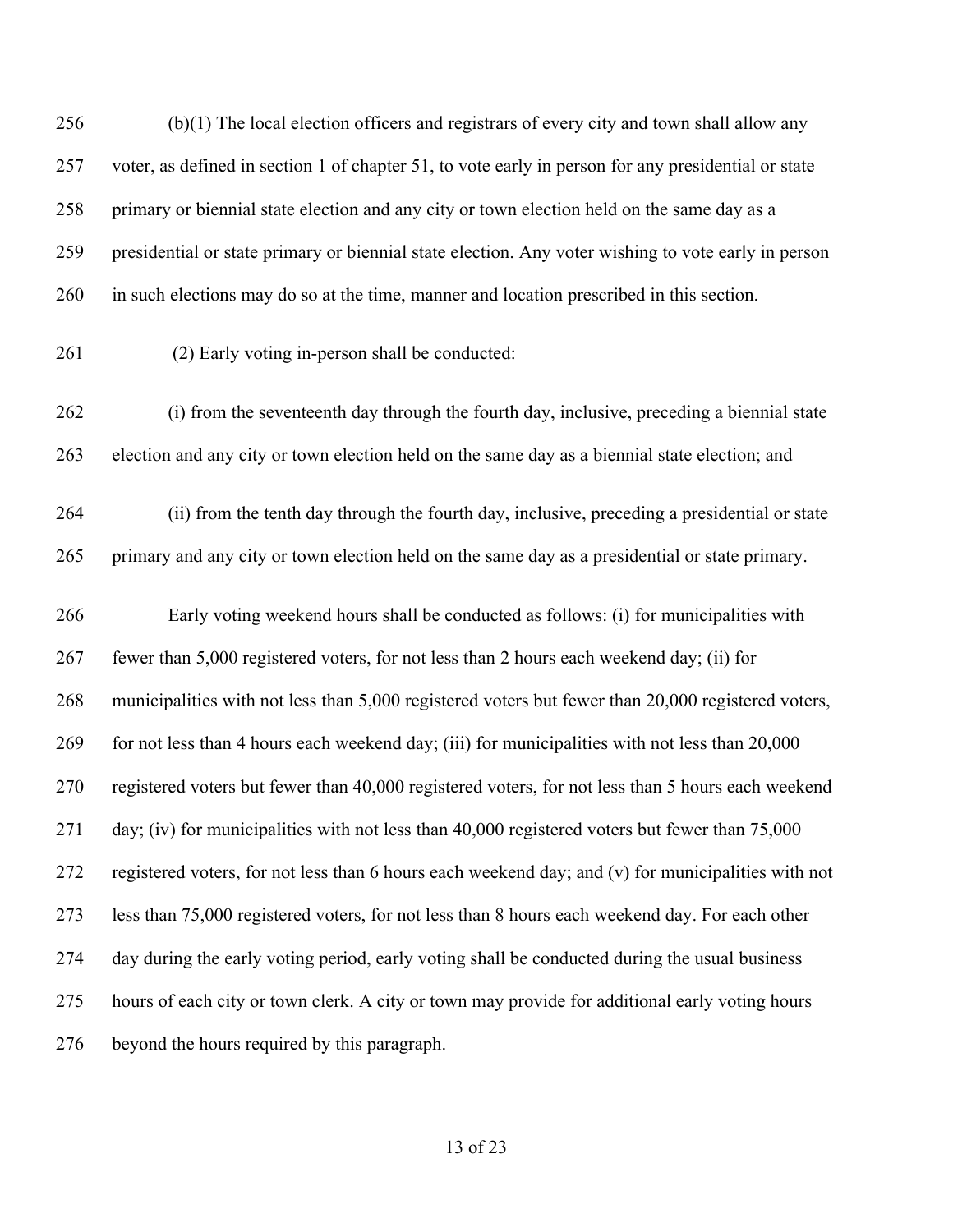(3) Each city and town shall establish an early voting site that shall include the local election office for the city or town; provided, however, that if the city or town determines that the office is unavailable or unsuitable for early voting, the registrars of each city or town shall identify and provide for an alternative centrally-located, suitable and convenient public building within the city or town as an early voting site. A city or town may also provide for additional early voting sites at the discretion of the registrars for that city or town. Each early voting site shall be accessible to persons with disabilities.

 (4) The designation of an early voting site shall be made not less than 14 days prior to the beginning of the early voting period established in this section. Not less than 7 days prior to the beginning of the early voting period and at least once during the voting period, the registrars for each city and town shall publish notice of the location of the early voting sites as well as the applicable dates and hours. Such notice shall be conspicuously posted: (i) in the office of the local election official and on the principal official bulletin board of each city or town; (ii) on any other public building considered necessary; (iii) on the city or town's website, if any; and (iv) on 291 the website of the state secretary.

 (5) Prior to the beginning of in-person early voting, the local election officials for each city and town shall prepare a list for the early voting sites, containing the names and residences of all persons qualified to vote at each voting site as the names and residences appear upon the annual register, and shall reasonably transmit the applicable list to the local election officers at each early voting site designated by the registrars.

 (6) A voter seeking to vote in person at an early voting site shall provide their name and address to the local election officer who shall, upon finding the voter's name and address upon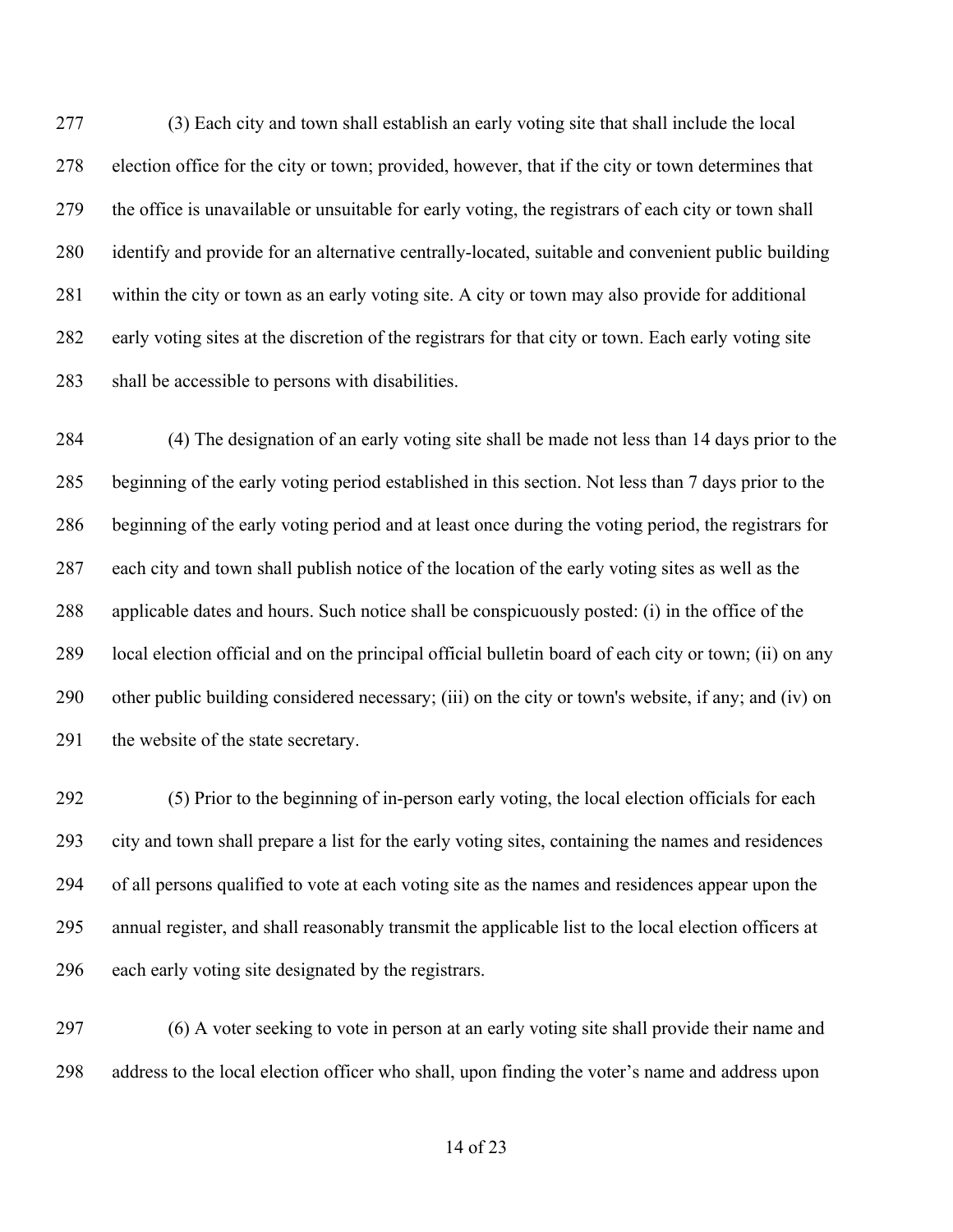the list, repeat it loudly and clearly, mark the list and provide the voter with an early voting ballot and an envelope containing an affidavit, which shall include a notice of penalties under section 26 of chapter 56.

 The registrar or presiding election officer at the early voting site shall cause to be placed on the voting list opposite the name of a qualified voter who participates in early voting, the letters ''EV'' designating an early voter.

 (7) Upon marking their early voting ballot, enclosing it in the secrecy envelope and executing the affidavit, the voter shall return the ballot envelope to a local election officer who shall review the envelope to ensure the affidavit has been signed by the voter. After a ballot envelope has been accepted, it shall be securely stored at the early voting site until such time as it is transported to the office of the local election official, but not later than the close of early voting for that day.

 (c) The registrars shall prepare lists of all voters casting ballots during the early voting period and update the voter list in a manner prescribed by the state secretary. Once an early voting ballot is cast, the voter shall not vote again.

 (d) The early voting ballot of any voter who was eligible to vote at the time the ballot was cast shall not be invalid solely because the voter became ineligible to vote by reason of death after casting the ballot. For purposes of this subsection, the term "cast" shall mean that the voter has: (i) deposited the early voting ballot in the mail for ballots mailed; (ii) returned the early voting ballot to the appropriate local election official either by hand or by depositing it in the municipal drop box, where available; (iii) completed voting in person at an early voting location;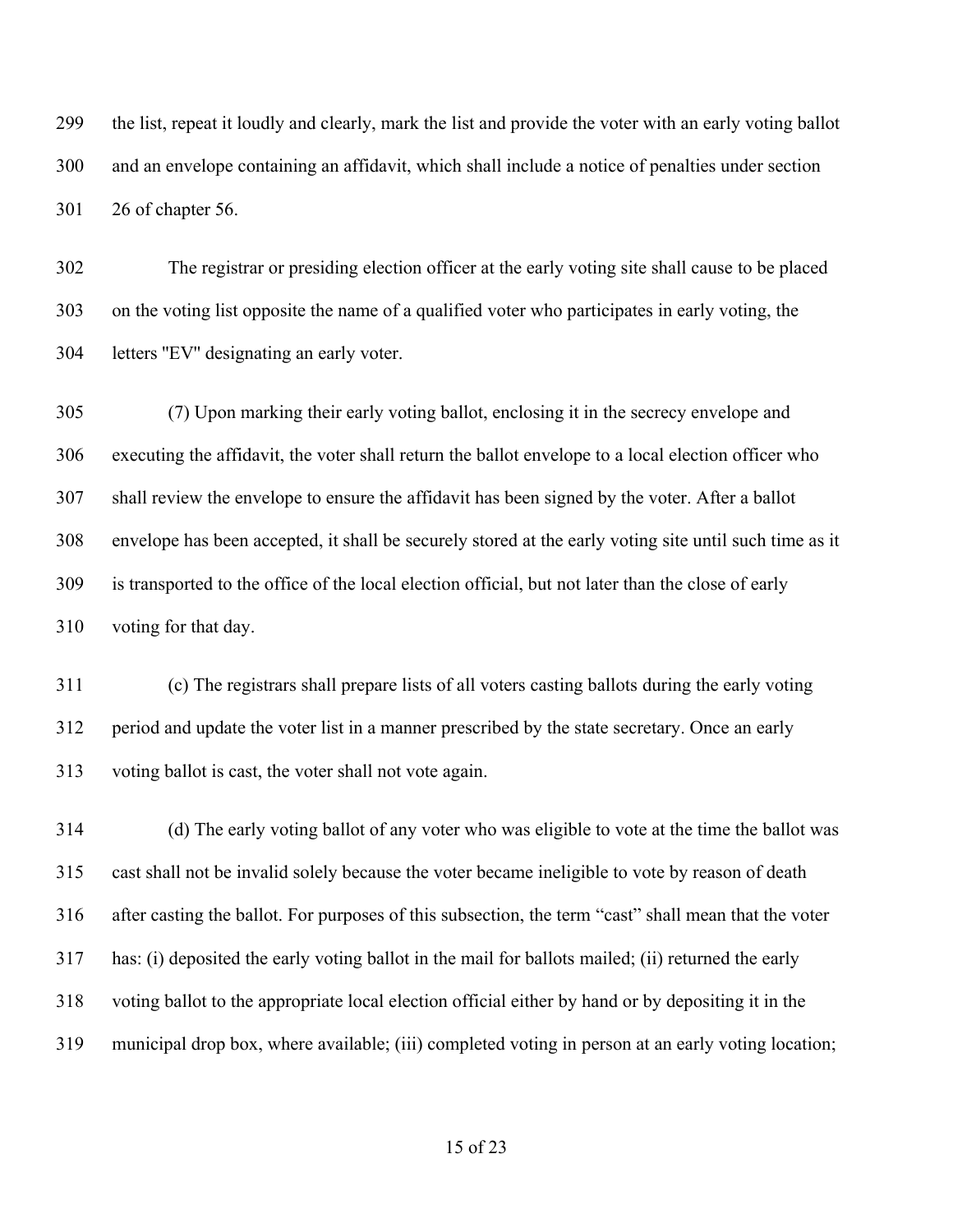or (iv) the ballot is returned electronically pursuant to the accommodations granted to a voter by reason of disability under paragraph (4) of subsection (a).

 (e) Sections 37 and 38 of chapter 53 shall apply to unenrolled voters and voters enrolled in political designations voting early in primaries. The registrar or presiding election official at the early voting site shall cause the name of the party of the ballot being voted to be recorded on the voting list. Once the party selection has been recorded on the voting list, a voter shall not request or vote on the ballot of another party.

 (f) Not less than 30 days prior to each presidential primary, state primary and state election, the state secretary shall deliver to each city and town, in quantities as the state secretary determines necessary, pre-addressed and with postage prepaid: (i) official early voting ballots similar to the official ballot to be used at the election; and (ii) envelopes of sufficient size to contain the ballots specified in clause (i) bearing on their reverse the voter's affidavit in compliance.

 (g) Any early voting ballot cast pursuant to this section may be opened and deposited into a tabulator in advance of the date of the primary or election in accordance with regulations promulgated by the state secretary; provided, however, that such ballots shall be kept secured, locked and unexamined and that no results shall be determined or announced until after the time polls close on the date of the primary or election. Disclosing any such result before such time shall be punished as a violation of section 14 of chapter 56.

 All envelopes referred to in this section shall be retained with the ballots cast at the primary or election and shall be preserved and destroyed in the manner provided by law for the retention, preservation or destruction of official ballots.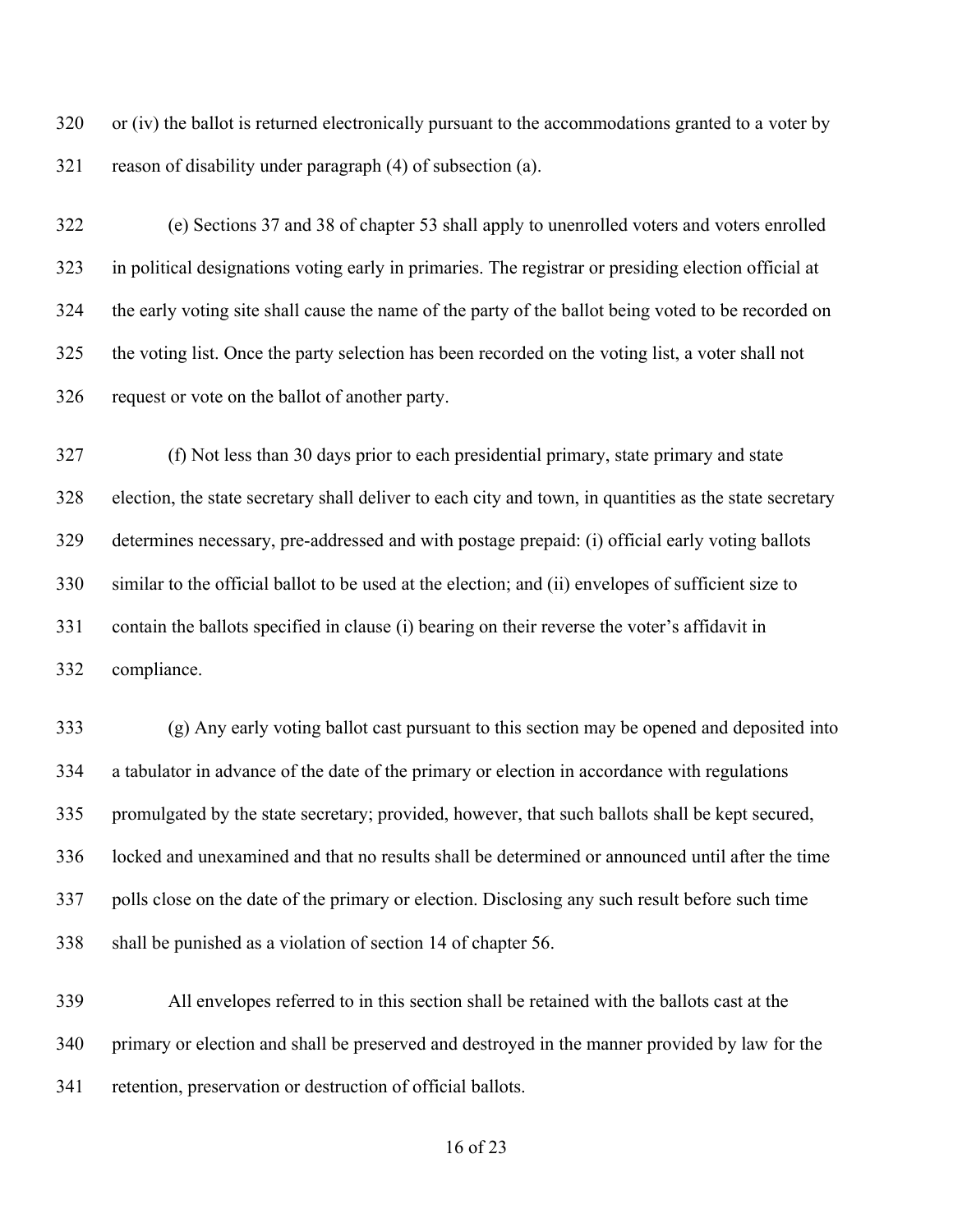(h) The state secretary shall promulgate regulations to implement this section including, but not limited to, a process for establishing additional early voting sites and a process for applying for, receiving, separating, compiling, recording and securing early ballots and advance depositing.

 (i) Section 72 shall not apply to this section; provided, however, that a city or town may detail a sufficient number of police officers or constables for each early voting site at the expense of the city or town to preserve order, protect local election officers and supervisors from any interference with their duties and aid in enforcing the laws relating to elections.

 (j)(1) The select board, board of selectmen, town council or city council of each city and town may vote to authorize early in-person voting for any other city or town election not included in subsection (b). Such vote may only be taken after a request from the city or town clerk or authorized local election official recommending in-person early voting; provided, however, that such vote shall occur not less than 5 business days prior to the proposed beginning of early voting.

 (2) As part of the vote to allow early in-person voting under this subsection, a city or town shall set the early voting period to begin not sooner than 17 days before the election and end not later than 2 business days preceding the election.

 (3) Early voting under this subsection shall be conducted during the usual business hours of the city or town clerk unless different hours are set as part of the vote to allow early in-person voting, including any weekend hours.

 (4) The city or town clerk shall establish an early voting site for early in-person voting under this subsection that is centrally-located, suitable and in a convenient public building.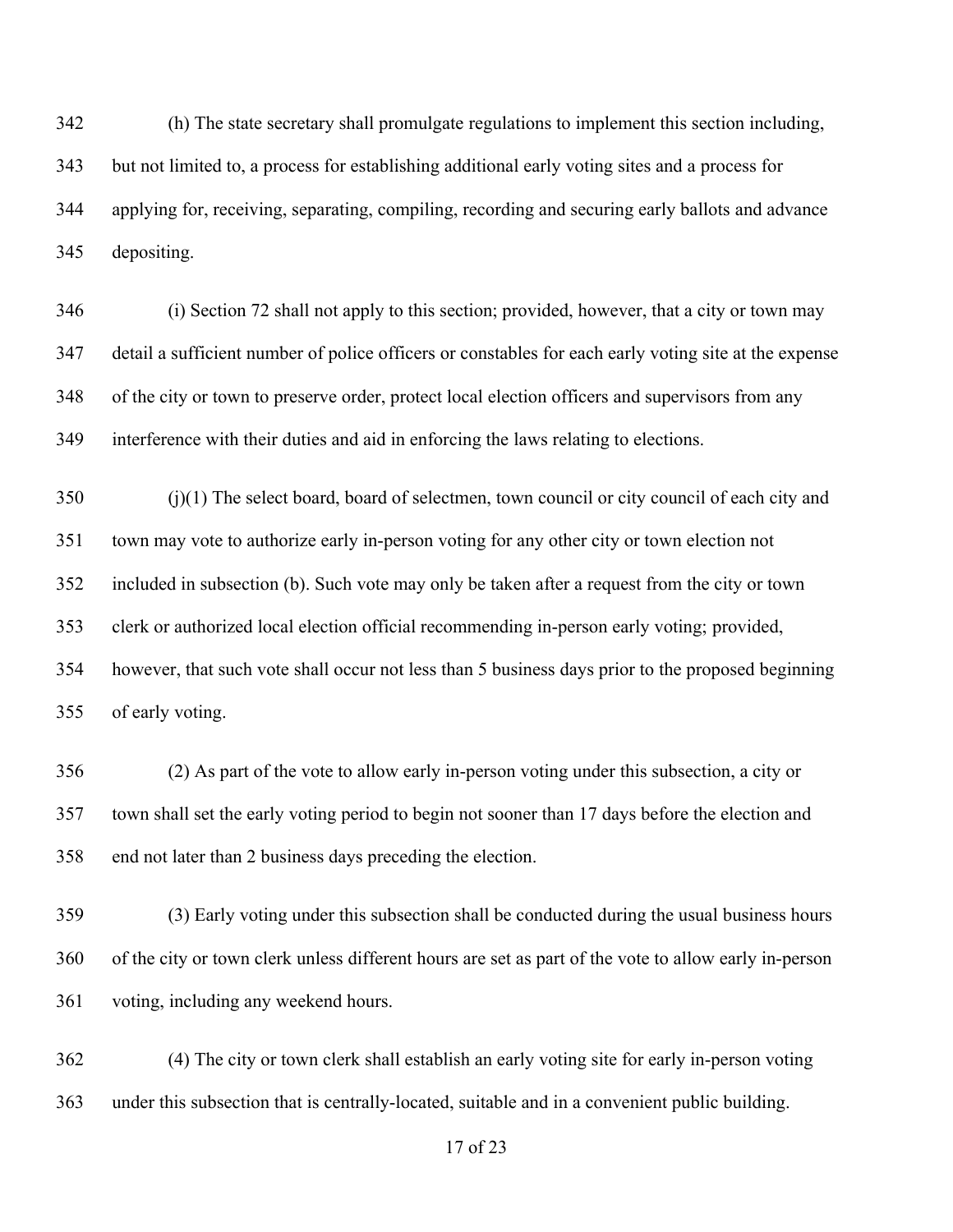Notice of the early voting location, dates and hours shall be posted not less than 48 weekday hours before the early voting period begins.

 (5) A voter voting early in person under this subsection shall be provided with a ballot and an envelope where the ballot is placed after voting that contains an affidavit of compliance to be filled out by the voter. A voter voting early in person shall complete an affidavit under the regulations promulgated by the state secretary for the administration of early voting, as applicable, which shall include a notice of penalties under section 26 of chapter 56.

 SECTION 12. Section 31 of said chapter 54, as so appearing, is hereby amended by striking out the second paragraph.

 SECTION 13. Said chapter 54 is hereby further amended by striking out section 67, as so appearing, and inserting in place thereof the following section:-

 Section 67. One voting list shall be delivered to the ballot clerks and another may be delivered to the officer in charge of the ballot box; provided, however, that the city or town clerk may opt to use only 1 voting list at the check in. When a ballot is delivered to a voter, the voter's name shall be checked on the voting list and, except where the city or town clerk has opted to not use a check-out list, it shall be checked on the second voting list when the voter deposits the ballot. Where a check-out list is used, the officer in charge of the ballot box and the officer in charge of the voting list shall be of different political parties. No person shall vote if the person's name is not on the voting list, nor until the local election officer shall check the person's name thereon, unless the person presents a certificate from the registrars of the city or town as provided by section 51 or section 59 of chapter 51 or unless the person is voting by provisional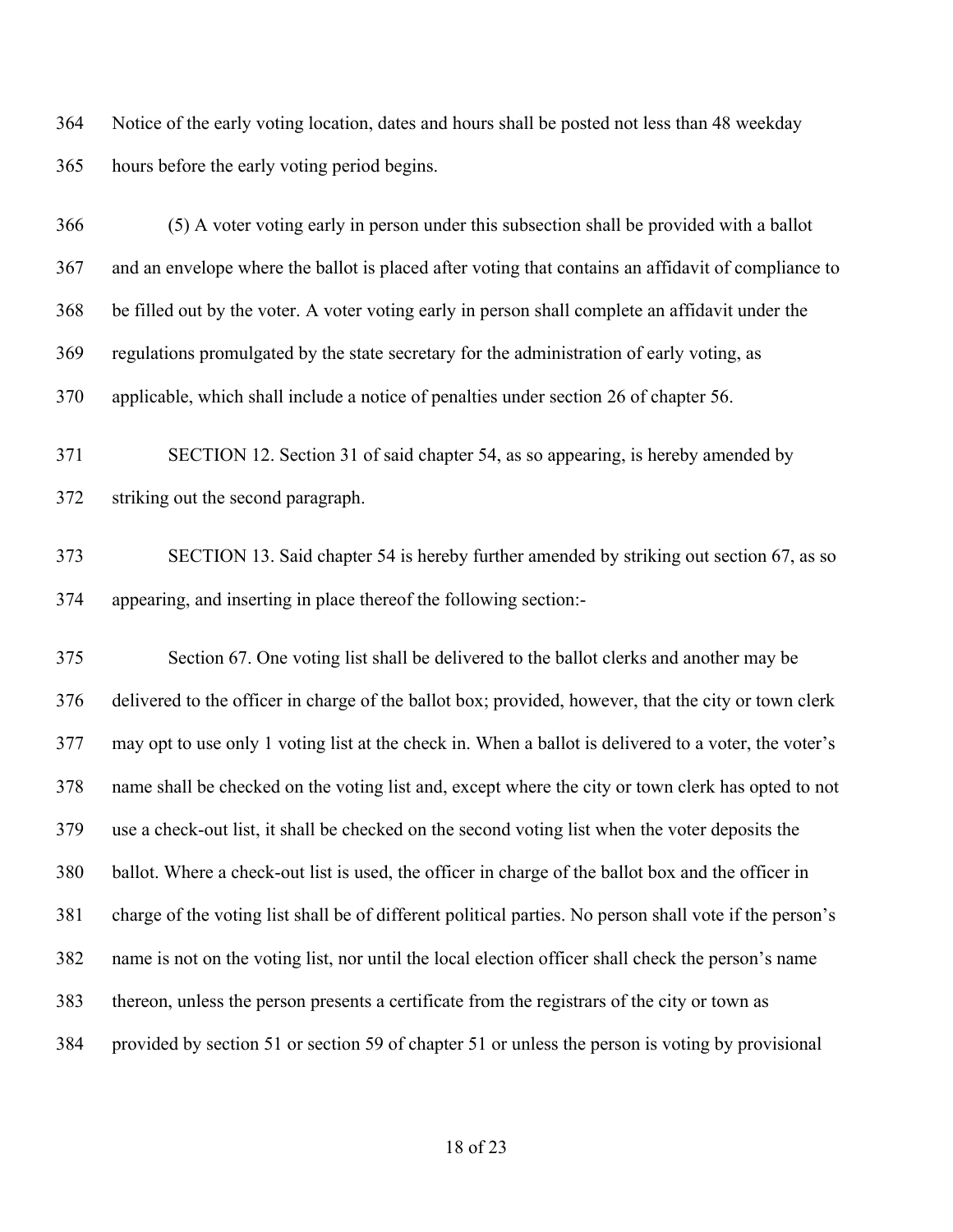ballot under section 76C. A city or town may vote to use electronic poll books rather than paper voting lists in accordance with section 33I.

 SECTION 14. Said chapter 54 is hereby further amended by striking out section 83, as so appearing, and inserting in place thereof the following section:-

 Section 83. In a precinct at which a check-out table is used, a voter, after marking the voter's ballot, shall give the voter's name, and, if requested, residence, to an officer in charge of the ballot box, who shall distinctly announce the voter's name and, if requested, residence. If the name is found on the voting list by the local election officer, the local election officer shall distinctly repeat the name and check it on the voting list. The voter may then deposit the ballot in the ballot box with the official endorsement uppermost and in sight. No ballot without the official endorsement, except as provided in section 61, shall be deposited in the ballot box. A city or town clerk may opt to eliminate the use of a voting list at the check-out table but shall maintain an officer in charge of the ballot box.

 SECTION 15. Section 89 of said chapter 54, as so appearing, is hereby amended by striking out the second sentence and inserting in place thereof the following sentence:-

 No application for an absent voting ballot to be sent by mail shall be deemed to be seasonably filed unless it is received in the office of the city or town clerk or registrars before 5 p.m. on or before the seventh business day preceding the election for which the ballot is being requested.

 SECTION 16. Said chapter 54 is hereby further amended by inserting after section 89 the following section:-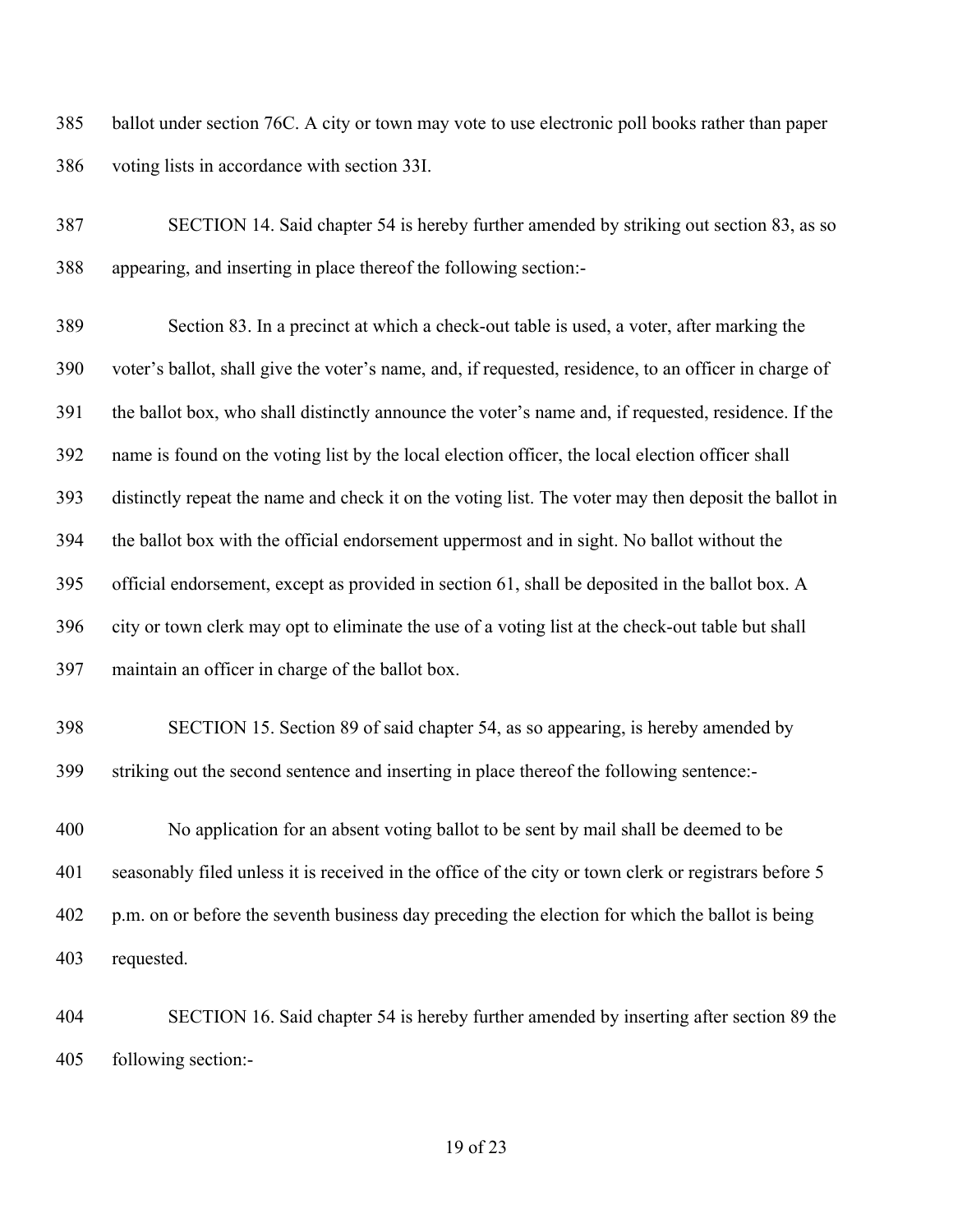Section 89B. (a) For the purposes of this section, "facility" shall include a correctional facility, house of correction or jail.

(b) The officer in charge of a facility shall:

(i) not later than 30 days prior to a presidential primary or July 15 of other even-

numbered years: (A) display in prominent locations visible to individuals who are incarcerated at

the facility, a poster of voting rights and procedures prepared by the state secretary; and (B)

distribute to all individuals who are incarcerated who may be eligible to vote, written

information about voting rights and procedures prepared by the state secretary;

 (ii) for all primaries and elections, assist an individual who is incarcerated who may be eligible to vote in registering as a voter and in applying for a mail ballot, including as specially qualified voters, and distribute forms prepared by the state secretary for those purposes;

 (iii) ensure the receipt, private voting, where possible, and return of mail ballots by an eligible individual who is incarcerated;

 (iv) appoint a subordinate officer at the facility to supervise the actions required by this section; and

 (v) not later than 14 days before every presidential and regular state primary and biennial state election, file a written report with the state secretary, in a form prescribed by the state secretary, that details the actions taken under this section. The report shall be a public record.

 SECTION 17. Section 91B of said chapter 54, as appearing in the 2020 Official Edition, is hereby amended by inserting after the word "prepaid", in line 5, the following words:- and with return postage guaranteed.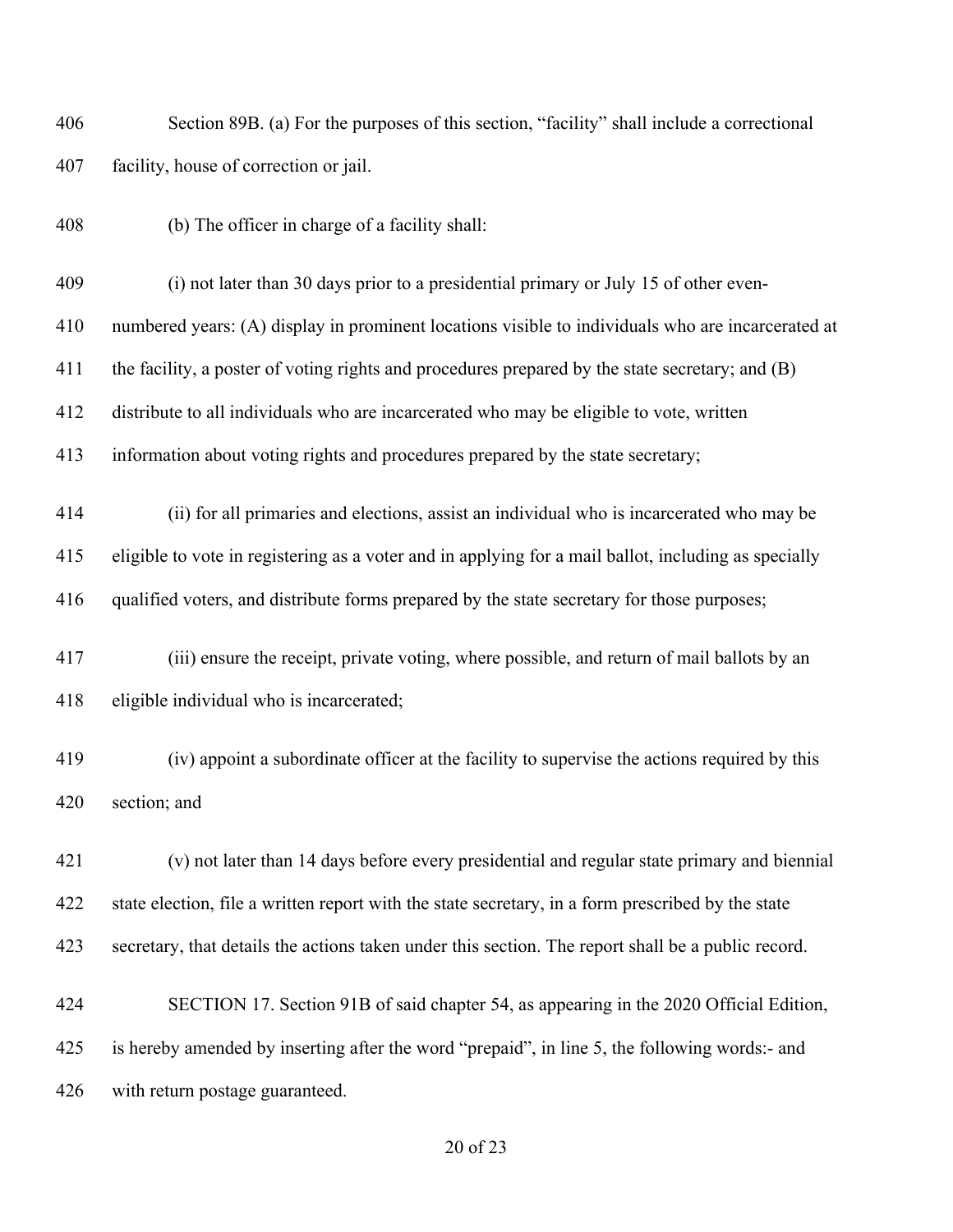SECTION 18. Section 92 of said chapter 54, as so appearing, is hereby amended by adding the following subsection:-

 (d) The absent voting ballot of any voter who was eligible to vote at the time the ballot was cast shall not be deemed invalid solely because the voter became ineligible to vote by reason of death after casting the ballot. For purposes of this subsection, the term "cast" shall mean that the voter has: (i) deposited the absent voting ballot in the mail for ballots mailed; or (ii) returned the absent voting ballot to the appropriate local election official either by hand or by depositing it in the municipal drop box, where available.

 SECTION 19. Said chapter 54 is hereby further amended by striking out section 93, as so appearing, and inserting in place thereof the following section:-

 Section 93. All absent voting ballots submitted by mail, delivered in person to the office of the city or town clerk, returned to a secured municipal drop box shall be received by the city or town clerk before the hour fixed for closing the polls on the day of a primary or election; provided, however, that an absent voting ballot mailed on or before the day of a biennial state election shall be received until 5 p.m. on the third day after the election and shall be processed in accordance with section 95. A postmark, if legible, shall be evidence of the time of mailing.

 SECTION 20. Section 95 of said chapter 54, as so appearing, is hereby amended by striking out the first paragraph and inserting in place thereof the following 2 paragraphs:-

 Any absent voter ballot cast pursuant to section 86 may be opened and deposited into a tabulator in advance of the date of the primary or election in accordance with regulations promulgated by the state secretary; provided, however, that such ballots shall be kept secured, locked and unexamined and that no results shall be determined or announced until after the time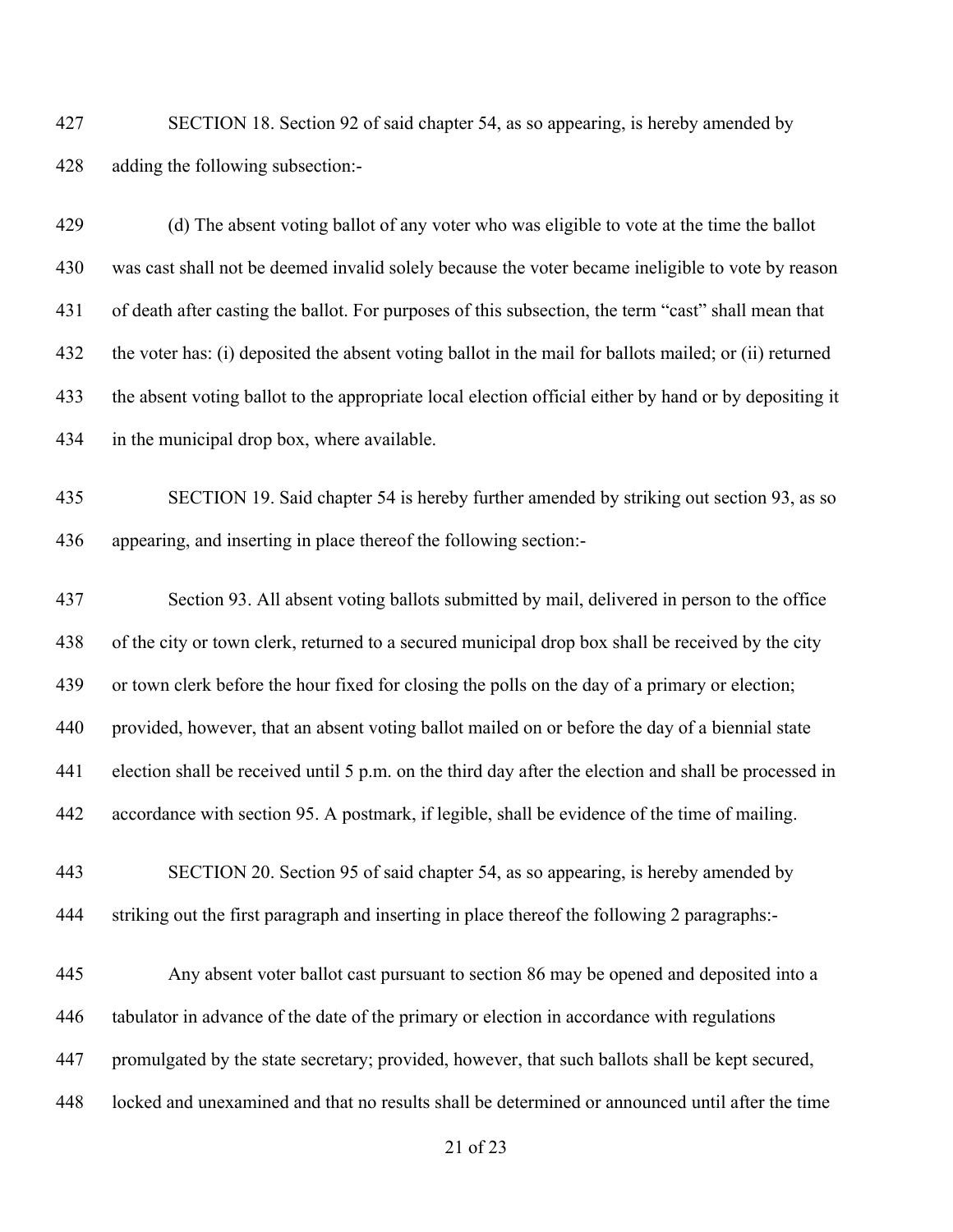polls close on the date of the primary or election. Disclosing any such result before such time shall be punished as a violation of section 14 of chapter 56.

 If not advance deposited, the city or town clerk, on the day of the election but not later than 1 hour after the hour for the closing of the polls, shall transmit all envelopes purporting to contain official absent voting ballots received on or before the close of business on the day preceding the day of the election, and that have not been marked "Rejected as Defective" as provided in section 94, to the local election officers in the several precincts where the voters whose names appear on such envelopes assert the right to vote or to a central tabulation facility designated in accordance with regulations promulgated by the state secretary. The local election officer in charge of the polling place or central tabulation facility shall immediately, after receipt of any such envelopes, distinctly announce the name and residence of each such voter and check the voter's name on the voting lists referred to in section 60 of chapter 51, on the voter's certificate of supplementary registration attached to such lists as provided in section 51 of said chapter 51 or on the copy of the lists of specially qualified voters, disposition list required by section 91A, as the case may be, if it has not already been so checked. The city or town clerk shall open the envelopes in which the ballot is enclosed in such a manner as not to destroy the affidavit thereon, take the ballot therefrom without opening it or permitting it to be examined and deposit it in the ballot box. All envelopes referred to in this section shall be retained with the ballots cast at the election and shall be preserved and destroyed in the manner provided by law for the retention, preservation or destruction of official ballots.

SECTION 21. Section 100 of said chapter 54 is hereby repealed.